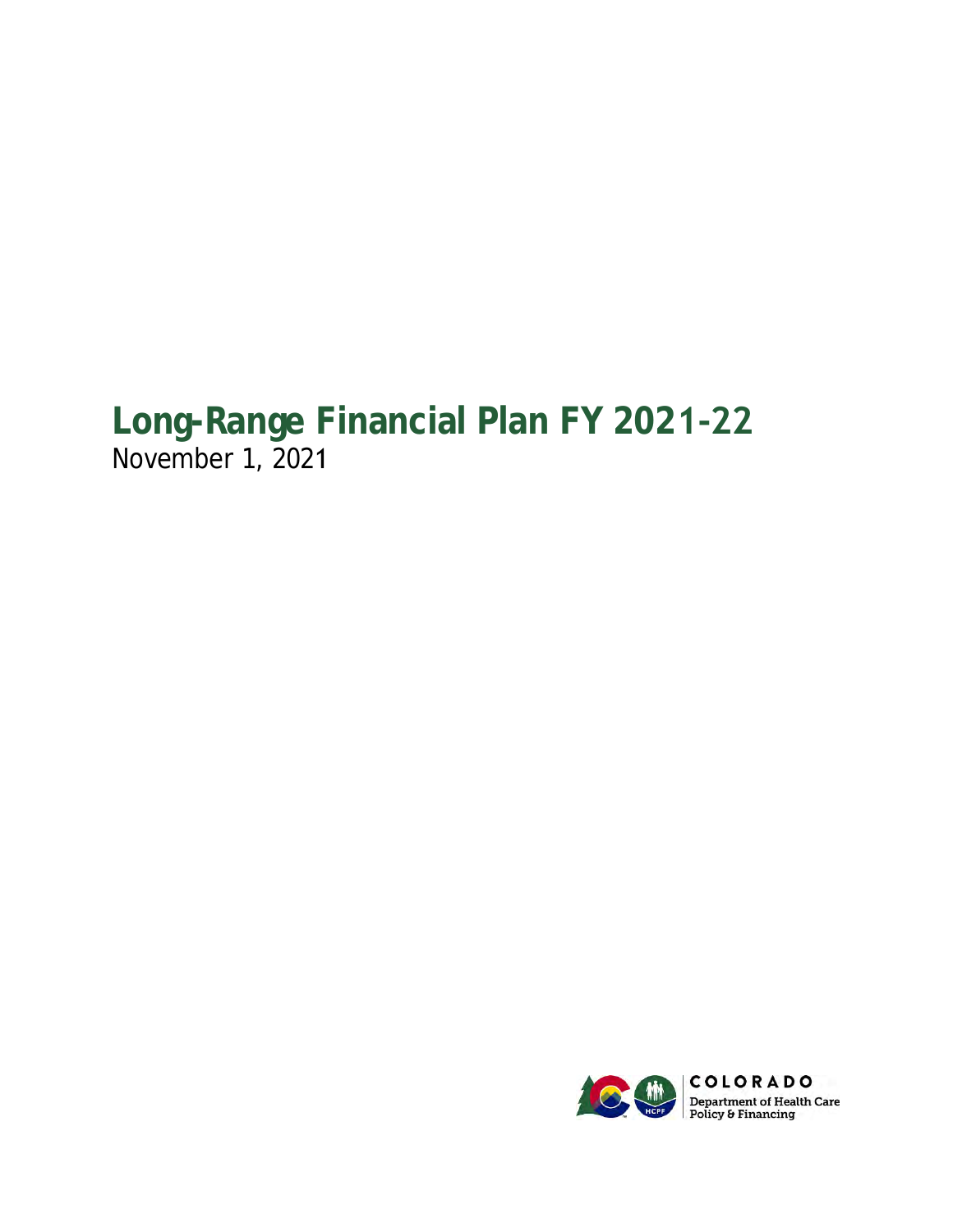## Section 1: Introduction

## Mission and Vision

HCPF's vision for its members and Colorado citizens at large is that "Coloradans have integrated health care and enjoy physical, mental and social well-being." As a department, our mission is "Improving health care equity, access and outcomes for the people we serve while saving Coloradans money on health care and driving value for Colorado." HCPF modernized its mission this year, after engagement with stakeholders including the Member Experience Advisory Committee (MEAC, which includes Health First Colorado and CHP+ members), the Program Improvement Advisory Committee (PIAC, which includes providers, advocates, and various stakeholders), and HCPF employees. The new mission statement has three new points of emphasis: first, our commitment to health care equity; second, our increased focus on Medicaid cost control recognizing our increased membership, the programs impact on the state budget, and the importance of member benefit as well as provider reimbursement protection; third, our work supporting health care affordability for all Coloradans. These key concepts are reflected in our goals and work this past year and will inform our work in the coming year.

## Overview of Wildly Important Goals & Measures for FY 2021-22

HCPF's "Wildly Important Goals" (WIGs) reflect the major goals of the Department, developed in collaboration with the Governor's Office. WIGs adhere to the "SMART" goal format, meaning that they are specific, measurable, achievable, relevant, and time-bound.

There are two types of WIGs referenced in this plan. The first are the Governor's WIGs to the Department. These two Governor's WIGs include: 1) Medicaid Pharmacy Cost Control and 2) Eligibility Technology Support. In addition, HCPF will be working in support of three WIGs that are the shared responsibility of the Health Cabinet. These are described below.

#### WIG 1: Medicaid Pharmacy Cost Control

#### *"Increase savings on pharmacy costs by 83% through pharmacy cost control initiatives, from \$12 million in FY 2020-21 to \$22 million by June 30, 2022."*

The fastest growing cost driver in health care is pharmaceuticals, and prescriptions for Medicaid members represent approximately 15% of retail pharmacy claims. HCPF is focused on decreasing Medicaid pharmacy expense by helping to implement effective policy like the Prescription Drug Affordability Board electronic prescribing tools that empower providers to choose the most cost-effective drugs for their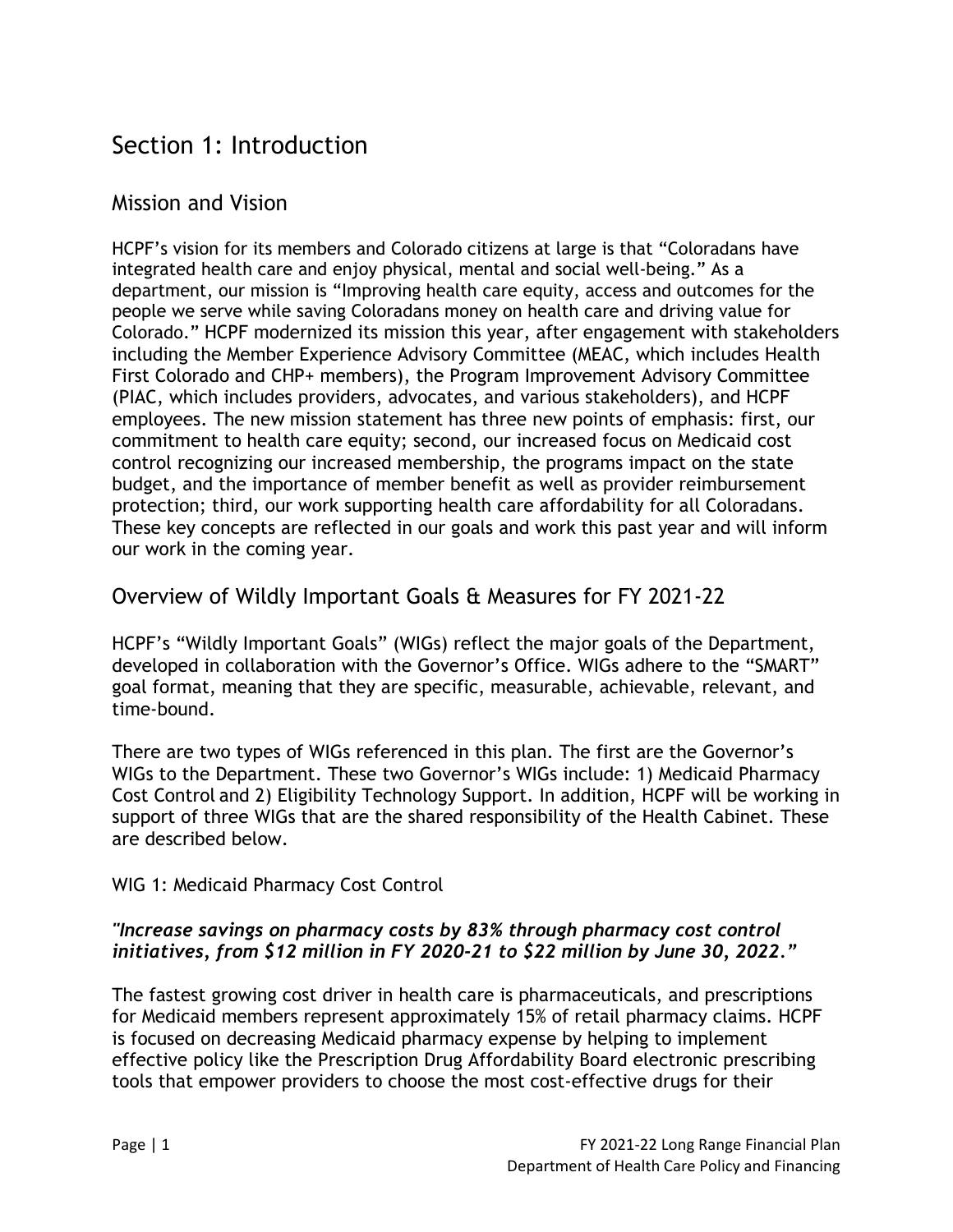patients, and more effective provider reimbursement models including value-based payments.

To achieve this WIG, the Department is implementing its Maximum Allowable Cost (MAC) methodology for prescription drugs; an alternate payment methodology for clotting factor drugs, and the prescriber tool. We have confidence in the estimated \$22 million savings target for FY 2021-22.

Successful completion of this goal will put downward pressure on the fastest growing cost driver in health care and drive savings are to HCPF's Medical Services Premiums budget line item. This WIG is for FY 2021-22 only and does not have projections into future years since the savings will no longer be novel to our budget.

#### **Lead Measures**

- 1. Value-based Purchasing of Specialty Drugs: Increase the number of valuebased purchasing contracts with specialty drug manufacturers from 0 to 3 by June 30, 2022.
- 2. Implement Affordability Module Rx Tool: Implement and collect baseline data for the affordability module (SureScripts) of the Prescriber Tool to set future targets for pharmacy cost savings.
- 3. Clotting Factor Drug Cost: Integrate the clotting factor category of drugs into the MAC pricing structure for pharmacy cost control. The Dept estimates implementation by April 1, 2022 with annualized savings of approximately \$4 million.

WIG 2: Eligibility Technology Support

#### *"Increase the rate of automated eligibility renewals from 79% to 85% by June 30, 2022."*

We have worked over the last few years to significantly improve the member service experience. This goal reflects that quest, through our continued focus on automation, which improves accuracy, speed and digital capabilities that support self-service empowerment. Self-service renewals also free up county and medical assistance eligibility workers to focus on complex cases, ensuring many of our most vulnerable members get high quality service. Our ability to automate eligibility renewals is limited whenever a member must be contacted to provide missing information. To address this, we are working with database partners who can provide eligibility staff automated access to employment and income information, thus eliminating the need to ask members for this information.

Through automation investments the renewal process will be streamlined and further enhanced by the implementation of a couple key projects. Throughout 2021, we are working with our CBMS system vendor to data-mine eligibility fields, searching for missing information, and then with county workers to populate those fields. To achieve this goal we will be implementing a near real-time interface to verify income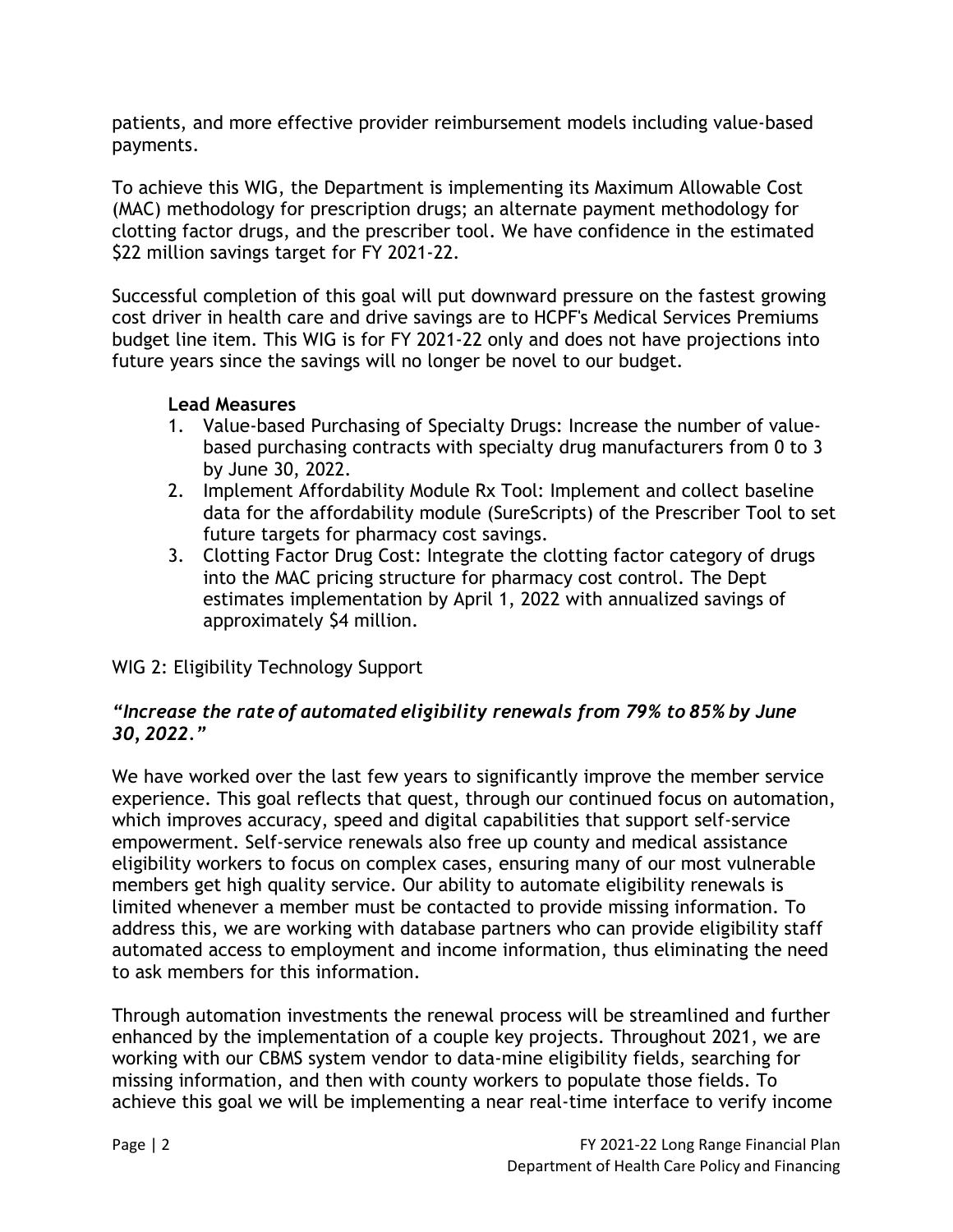with the Federal Data Services Hub (FDSH) Work Number and through the Equifax vendor. This will significantly speed up the income verification process. In addition, we will be implementing an improved renewal process that will leverage interfaces and make a quicker determination on the front end of the process. This will mitigate members having to take action to ensure HCPF have an accurate, current eligibility determination. All projects have potential to increase the number of automated renewals. In FY 2022-23 HCPF targets the percentage of automated renewals to reach 90%, and for that percentage to remain steady in FY 2023-24. The ultimate plateau assumes flexibility for members who are best served by alternate renewal methods.

#### **Lead Measures**

- 1. Add system capability to verify employment and income automatically with external vendors such as Equifax and the Colorado Department of Labor by June 30, 2022.
- 2. Enhance the capacity to rapidly validate accuracy of current addresses by working with additional automated third-party data sources by June 30, 2022.

Shared Agency WIGs: Governor's Health Cabinet

In addition to the Governor's WIGs above, HCPF partnered with the Office of Saving People Money on Health Care, Colorado Departments of Human Services, Public Health & Environment, and Regulatory Agencies (CDHS, CDPHE, and DORA) to accomplish shared agency WIGs that the Health Cabinet, led by Lt. Governor Dianne Primavera, have prioritized. The Office of Saving People Money on Health Care will be managing and reporting the WIG data, but HCPF will support one of these outcome measures.

**Health Cabinet WIG 1:** Implement four lead measures to establish the foundation needed to deliver prescription drug cost savings to Coloradans by June 30, 2022.

**HCPF Lead Measure:** Increase the number of eligible Medicaid-enrolled prescribers using the Prescriber Tool from 16% to 25% of eligible providers, from 4,000 providers to 6,115 providers out of 24,459 total, by June 30, 2022.

**Health Cabinet WIG 2:** Create the operational infrastructure to promote value in health care and lower costs in the employer-sponsored insurance market by implementing utilization of non-fee-for-service payment and reimbursement structures in Colorado by June 30, 2022.

**HCPF Lead Measure:** Create a value based payments and quality metrics package that is applicable to Medicaid and aligns with the commercial market by June 30, 2022.

**Health Cabinet WIG 3**: Build the capacity of the behavioral health system in Colorado to increase access for consumers by executing on 6 lead measures by June 30, 2022.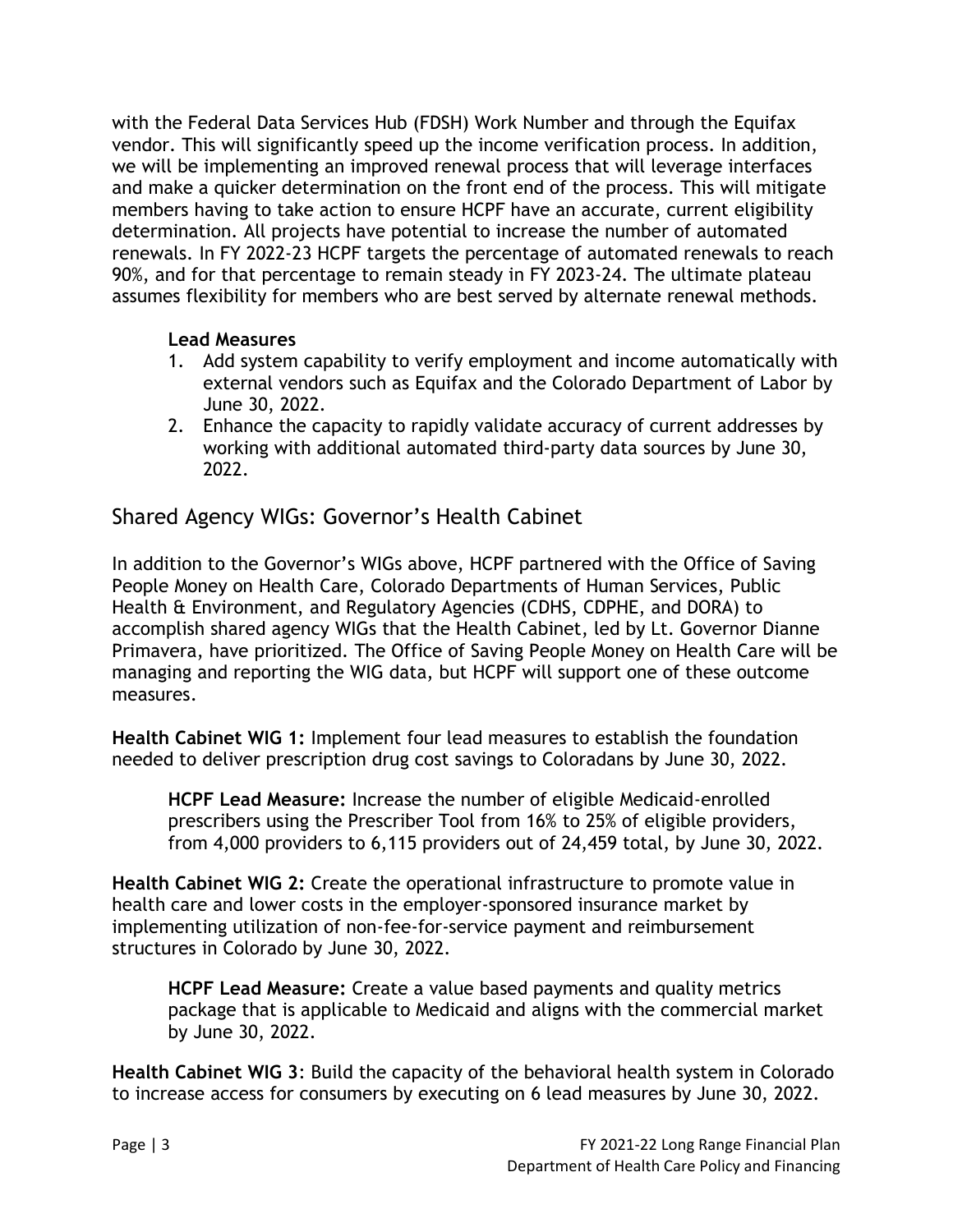**HCPF Lead Measure:** Add 1,233 newly enrolled behavioral health providers serving Coloradans in public programs by June 30, 2022, an increase of 13%.



Department operations and staff are organized into nine offices, each reporting to the Executive Director as described below.

## Department Overview

#### Executive Director's Office

Kim Bimestefer was appointed Executive Director of the Department by Governor Jared Polis after her first appointment effective January 8, 2018. The Executive Director is responsible for setting the strategic direction of HCPF; creating alignment with other state agencies to achieve the health care agenda of the Governor; overseeing the operations and programs of the Department which are provided by both employees and contractors and ensuring HCPF operates in an efficient and effective manner; and leading HCPF to achieve its vision, mission, and annual goals. The office also leads collaborative efforts to drive down health care costs and prices to the benefit of Coloradans, their employers, Medicaid, CHP+, and the state. Lastly, this office oversees human resources and learning and development to support HCPF employees.

## Cost Control & Quality Improvement Office

The Cost Control & Quality Improvement Office was established July 1, 2018, by the Medicaid Cost Containment law [\(SB18-266\)](https://leg.colorado.gov/sites/default/files/documents/2018A/bills/2018a_266_enr.pdf)<sup>1</sup>. This office manages the data repositories and tools, using these resources to produce directional analyzes such as utilization, unit cost, quality, and overall cost trends for Health First Colorado, CHP+, and other health care safety net programs administered by HCPF. The office oversees utilization

<sup>1</sup> [https://leg.colorado.gov/sites/default/files/documents/2018A/bills/2018a\\_266\\_enr.pdf](https://leg.colorado.gov/sites/default/files/documents/2018A/bills/2018a_266_enr.pdf)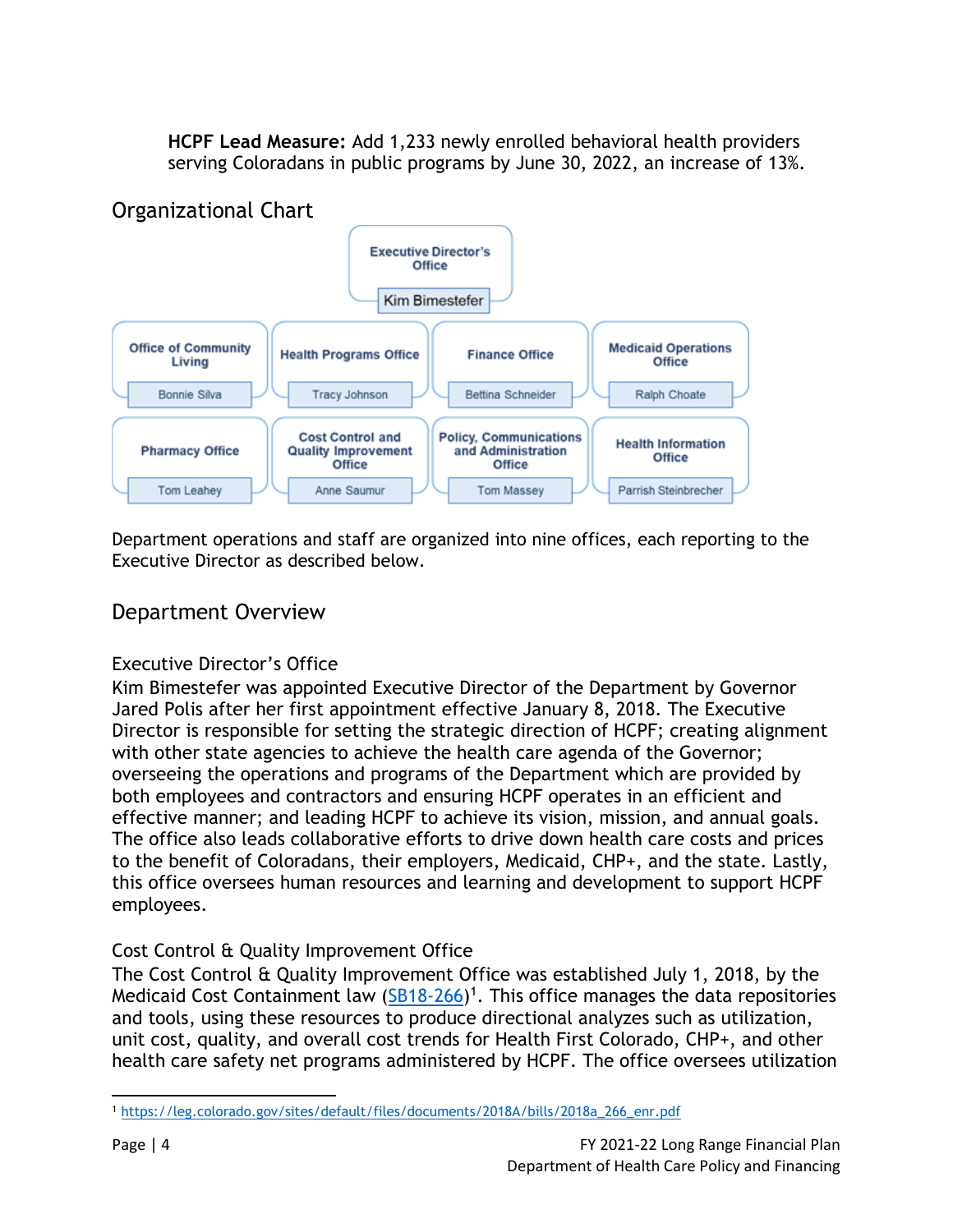review, population management, case and disease management, quality scorecard metrics, and cost management strategy, vendors, and program effectiveness, while sharing Regional Accountable Entity innovations and performance evaluation with the Health Policy Office The office also secures insights into cost trend drivers and evolving utilization patterns.

#### Finance Office

The Finance Office is responsible for the financial strategy, budgeting, accounting, external and internal audits, and risk management and procurement operations of HCPF. This includes presenting budgetary needs to Colorado executive and legislative authorities and forecasting program caseload and expenditures throughout the fiscal year. The office is also responsible for monitoring, developing, and implementing rates for payments to providers, including value-based payments and managed care rate setting.

#### Health Information Office

The Health Information Office (HIO) develops, implements, and maintains HCPF's claims payment system (Medicaid Management Information System, or MMIS) and HCPF's data management system (Business Intelligence Data Management System, or BIDM). The office also oversees Health Information Technology (HIT) projects and related Information Technology (IT) infrastructure. This office coordinates with the Governor's Office of Information Technology, the Office of eHealth Innovation (OeHI), and other stakeholders on HIT and IT projects that impact HCPF. In 2021, and in partnership with the Medicaid Operations Office, HIO assumed shared responsibility with OIT and the Colorado Department of Human Services (CDHS) for the management of Colorado Benefits Management System (CBMS), the state's eligibility system.

#### Health Programs Office

The Health Programs Office oversees Health First Colorado and CHP+ acute care, physical, and behavioral health programs. The office manages benefit policy development and oversight and is responsible for key functions including benefit coverage appeals, federal and state compliance activities, and the Accountable Care Collaborative.

#### Medicaid Operations Office

The Medicaid Operations Office oversees fraud, waste and abuse function and the Medicaid and CHP+ health plan operations performed by both Department employees and third-party contractors. In addition, this office establishes and monitors the operational performance standards for internal operations as well as for Department contractors. Operations includes claims payments, member and provider call centers, member enrollment, eligibility determinations made by contracted partners, and provider network management.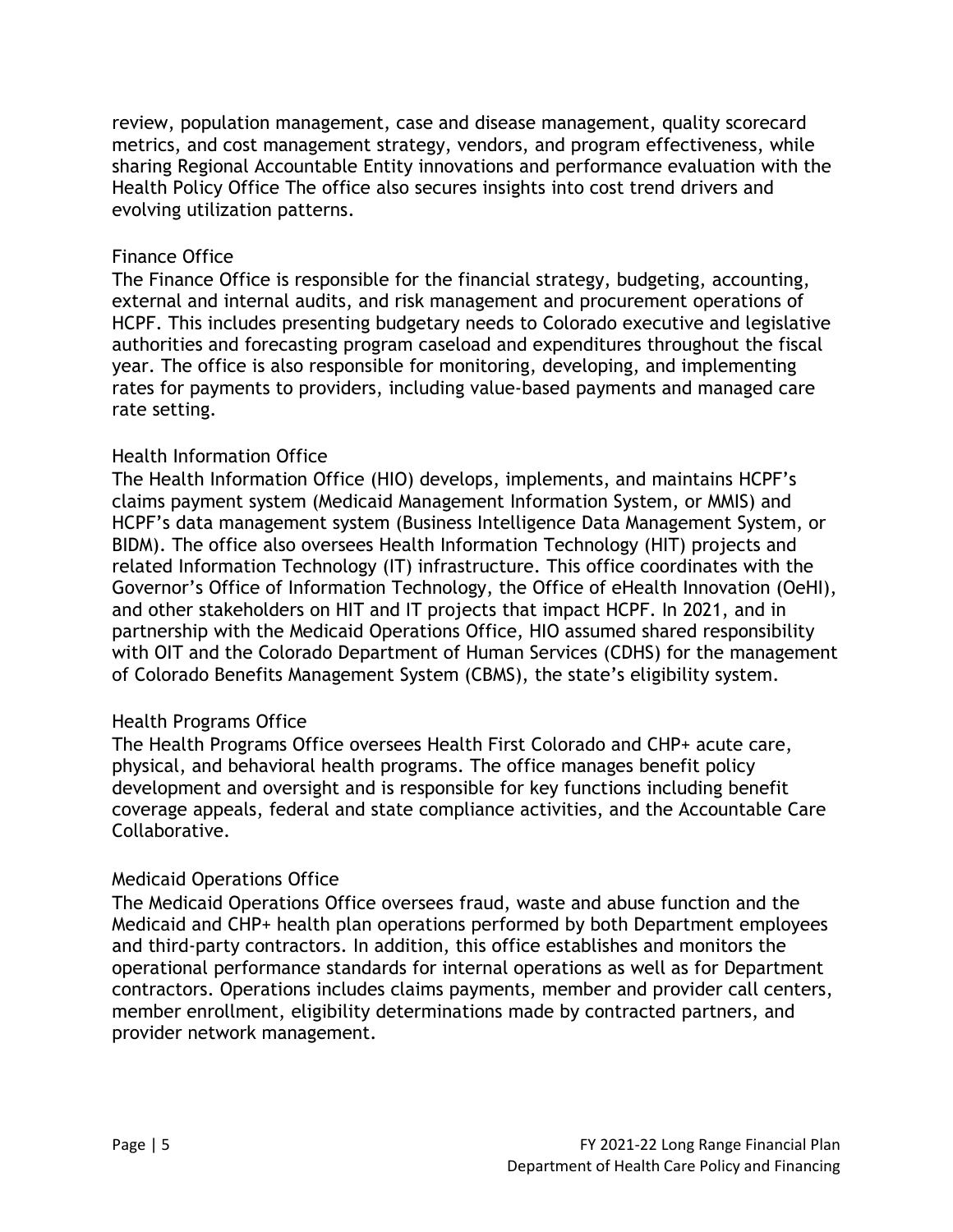#### Office of Community Living

The Office of Community Living oversees Health First Colorado's long-term services and supports (LESS) programs and manages efforts to transform Colorado's LTSS system to ensure responsiveness, flexibility, accountability, and person-centered supports for all eligible persons.

#### Pharmacy Office

The Pharmacy Office oversees the prescription drug benefits provided to Health First Colorado and CHP+ members. The office is responsible for ensuring strong prescription drug policy and clinically appropriate and cost-effective use of medications. Focus areas include the Colorado Preferred Drug List Program; drug-utilization review including analysis and input from the Colorado Drug Utilization Review Board; valuebased contracting; prescription drug affordability policy; reimbursement strategy; and contracting. The office also manages the point-of-sale pharmacy claims adjudication system (the Pharmacy Benefit Management System, or PBMS).

#### Policy, Communications and Administration Office

The Policy, Communications and Administration Office manages the legislative agenda, government affairs, communications and media relations, and legal affairs. This includes collaborating with our stakeholders in the General Assembly, our county human services administration, local public health and county commissioners, as well as our federally recognized tribes and urban American Indian communities.

## Section 2: Evaluation of FY2020-21 Department Goals

There were two Wildly Important Goals [\(WIGs](https://dashboard.colorado.gov/key-issues-performance/health)<sup>2</sup>) in HCPF's FY 2020-21 performance plan: 1) Access to Care and Customer Service, and 2) Medicaid Cost Control. Data from these measures is reported below and additional detail is available in the [FY](https://operations.colorado.gov/performance-management/department-performance-plans/health-care-policy-financing) 2020-21 Department [Performance](https://operations.colorado.gov/performance-management/department-performance-plans/health-care-policy-financing) Plan.<sup>3</sup>

HCPF achieved 100% of its annual WIGs and key measures in FY 2020-21.

#### WIG 1: Access to Care and Customer Service

The economic downturn caused an unprecedented number of Coloradans to lose their employer-sponsored health coverage. HCPF saw a 19% increase in Coloradans receiving services through Health First Colorado and CHP+. To deliver the support needed by Coloradans through the challenging time last year, we focused our WIGs on the areas most visible and meaningful to Coloradans, including enrollment support (call center response and application processing time), member call center, provider

<sup>&</sup>lt;sup>2</sup> Learn more about Gov. Polis' health care goals and priorities at [https://dashboard.colorado.gov/key-issues](https://dashboard.colorado.gov/key-issues-performance/health)[performance/health](https://dashboard.colorado.gov/key-issues-performance/health)

<sup>3</sup> [https://operations.colorado.gov/performance-management/department-performance-plans/health-care-policy](https://operations.colorado.gov/performance-management/department-performance-plans/health-care-policy-financing)[financing](https://operations.colorado.gov/performance-management/department-performance-plans/health-care-policy-financing)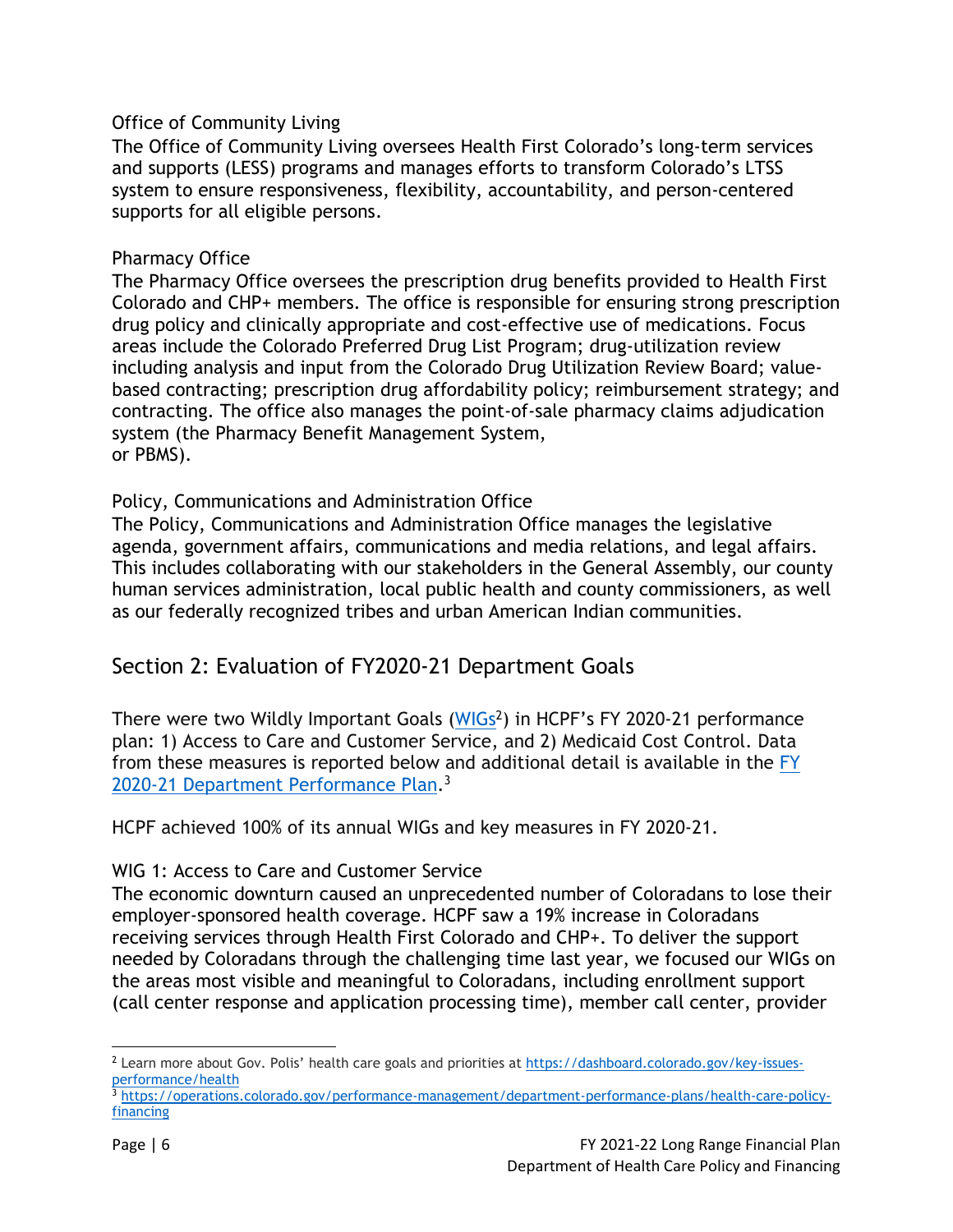call center and payment turnaround time, provider recruitment and member access to providers, and connecting members who do not qualify for Health First Colorado or CHP+ to other coverage options through Connect for Health Colorado, the state's insurance marketplace.

HCPF's successful completion of this goal ensured that Colorado's most vulnerable residents were able to get coverage in a timely manner, get their questions answered, and had access to providers to meet their needs. We also supported providers through our work on this goal by answering questions and paying claims in a timely manner.

| WIG #1 Annual Measure                                                                                                                                                                                                                                                                                                                                                                                       |                        |               | FY 20 YEFY 21 YEFY 21 Goal |
|-------------------------------------------------------------------------------------------------------------------------------------------------------------------------------------------------------------------------------------------------------------------------------------------------------------------------------------------------------------------------------------------------------------|------------------------|---------------|----------------------------|
| Deliver health care coverage, service and access to Coloradans<br>during this economic downturn. By June 30, 2021, out-perform<br>average monthly targets as measured by the number of new<br>Medicaid providers, member application processing times, call<br>center speed-of-answer time, provider payment turnaround<br>time, and timeliness of application referrals to Connect for<br>Health Colorado. | N/A                    | 100%          | 100%                       |
| Process 95% of eligibility applications within 45 days through<br>June 30, 2021.                                                                                                                                                                                                                                                                                                                            | 94.4%                  | 98.1%         | 95%                        |
| Answer calls at the provider call center, member call center,<br>and enrollment call center in an average of less than 150<br>seconds through June 30, 2021.                                                                                                                                                                                                                                                | 32<br>Seconds          | 55<br>Seconds | 150 Seconds                |
| Enroll 10,000 new Health First Colorado providers by June 30,<br>2021.                                                                                                                                                                                                                                                                                                                                      | 9,549                  | 10,854        | 10,0004                    |
| Pay 100% of Medicaid medical and pharmacy claims in an<br>average of less than seven days through June 30, 2021.                                                                                                                                                                                                                                                                                            | $3.5$ days $ 3.5$ days |               | 7 days                     |
| Refer 90% of applicants determined not eligible for Health First<br>Colorado or CHP+ to Connect for Health Colorado within three<br>days of authorization date through June 30, 2021.                                                                                                                                                                                                                       | N/A                    | 99%           | 90%                        |

<sup>4</sup> Starting point for FY21 goal is zero.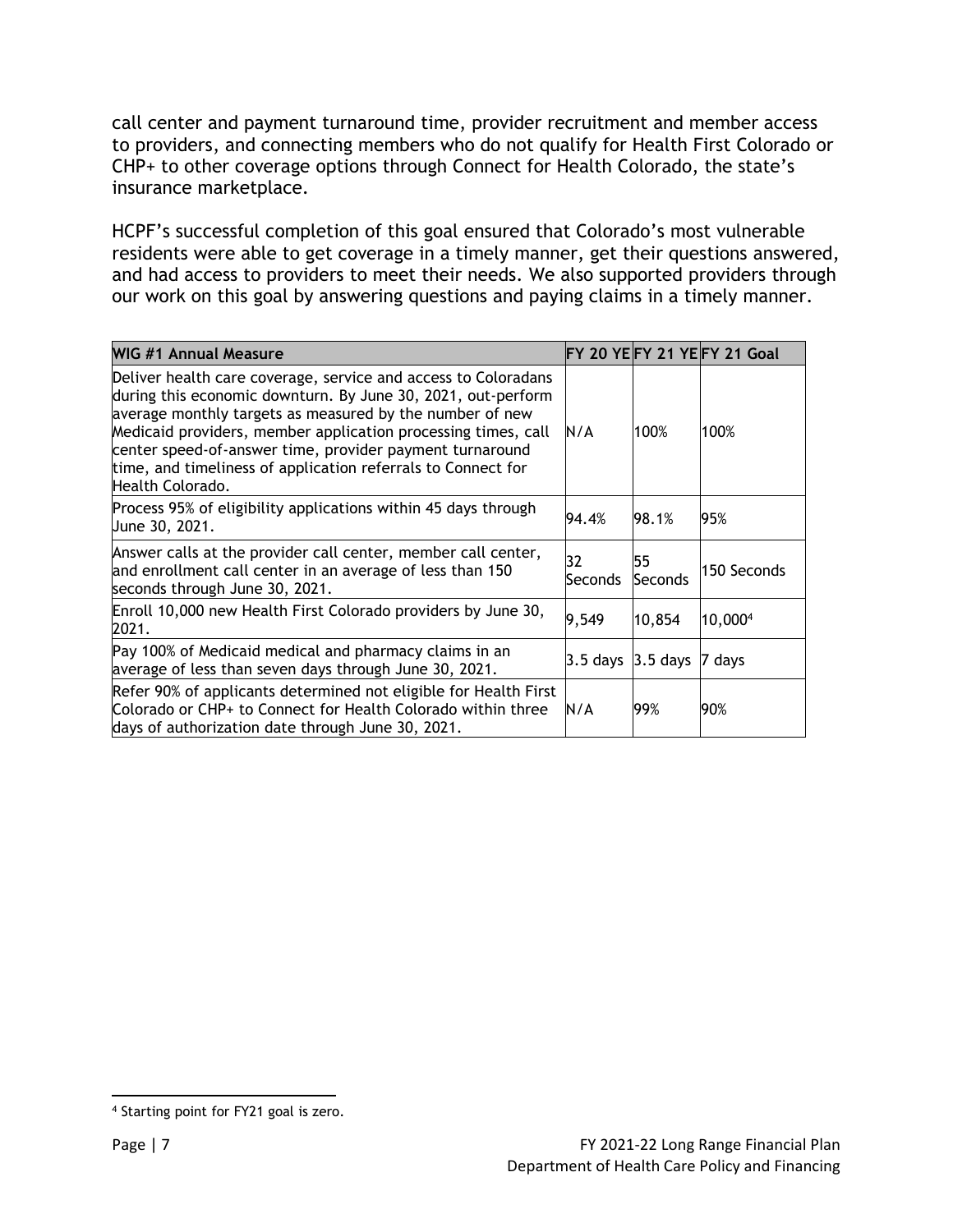#### WIG 2: Medicaid Cost Control

Medicaid cost control continues to be a high priority in Colorado. HCPF's successful completion of this goal in FY 2020-21 represents effective stewardship of Colorado's financial resources while maintaining our commitment to member access to care and health outcomes. One of the leading indicators for this WIG was to complete the implementation of condition management and care support programs. Achieving this goal resulted in proactive engagement with our members who have complex, high cost health care needs. This helped improve their health outcomes and quality of life while simultaneously lowering the cost to the state.



**Medicaid Trend.** The July 2020 to June 2021 Medicaid trend, compared to the prior 12 month period, is DOWN 4.0% PMPM (Gov's WIG is PMPM trend increase ≤2%; includes claim payment runout). Risk-adjusted trend is up 2.8%. Paid trend is up 9.7%, which is low given membership is up 14.3% during the same period. *We have significantly outperformed this Medicaid cost control goal.*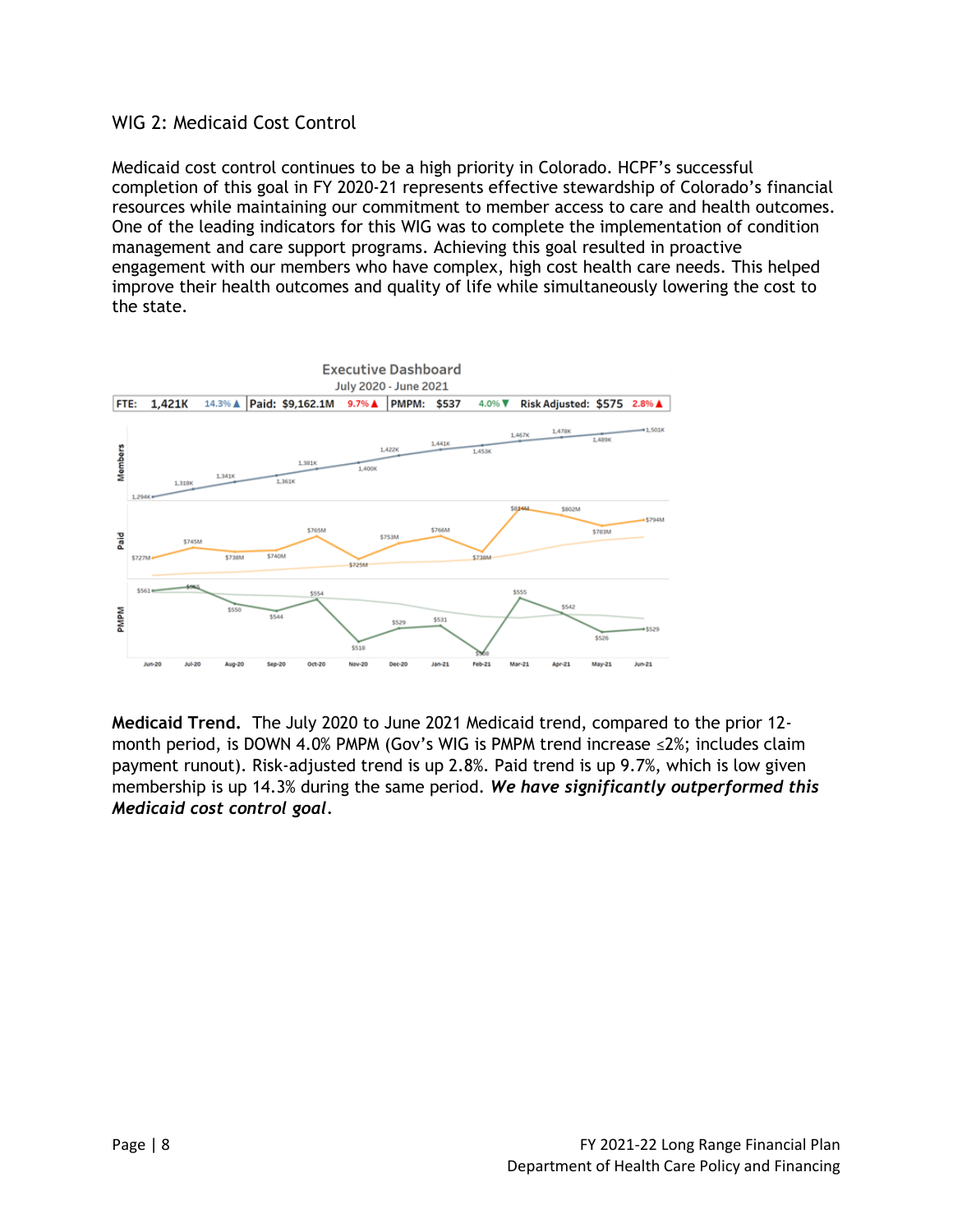| <b>WIG #2 Annual Measure</b>                                                                                                                                                                                                                         |     |        | FY 20 YEFY 21 YE FY 21 Goal |
|------------------------------------------------------------------------------------------------------------------------------------------------------------------------------------------------------------------------------------------------------|-----|--------|-----------------------------|
| Responsibly manage health care costs to achieve an annual<br>Medicaid trend <sup>5</sup> of no more than 2.0% by June 30, 2021.                                                                                                                      | 11% | -4%    | 2%                          |
| Reduce Emergency Department visits per thousand members an<br>average of 1.5% by June 30, 2021, by helping members maximize<br>telemedicine and the right settings for care.                                                                         | N/A | $-15%$ | $-1.5%$                     |
| Complete implementation of the Maximum Allowable Cost (MAC)<br>reimbursement model by April 1, 2021, to control specialty<br>prescription drug costs.                                                                                                | N/A | 100%   | 100%                        |
| Implement the diabetes, case management for members with<br>complex health care needs, and maternity support programs<br>across all Regional Accountable Entities (RAEs) by Dec. 31, 2020,<br>to improve health and better control high cost claims. | N/A | 100%   | 100%                        |
| Complete the study and policy design for telemedicine by Dec.<br>$31, 2020$ , in preparation for implementation in the following<br>fiscal year.                                                                                                     | N/A | 100%   | 100%                        |

## Section 3: Financial Structure

## Department Budget Overview

*The Department of Health Care Policy and Financing is comprised of seven divisions: (1) Executive Director's Office, (2) Medical Services Premiums, (3) Behavioral Health Community Programs, (4) Office of Community Living, (5) Indigent Care Program, (6) Other Medical Services, and (7) Department of Human Services Medicaid-Funded Programs. The Department's appropriations fund administration and services provided through public health programs including Medicaid, Children's Health Insurance Program and State Programs.* 

|            | <b>General Fund</b> | <b>General Fund</b> | Cash Funds      | Reappropriated | <b>Federal Funds</b> | Total            |
|------------|---------------------|---------------------|-----------------|----------------|----------------------|------------------|
|            |                     | Exempt              |                 | <b>Funds</b>   |                      |                  |
| FY 2016-17 |                     |                     |                 |                |                      |                  |
|            | \$1,798,860,293     | \$830,634,257       | \$1,022,925,553 | \$15,426,584   | \$5,409,785,027      | \$9,077,631,714  |
| FY 2017-18 |                     |                     |                 |                |                      |                  |
|            | \$1,989,739,026     | \$821,142,006       | \$1,212,347,879 | \$77,491,711   | \$5,795,608,107      | \$9,896,328,729  |
| FY 2018-19 |                     |                     |                 |                |                      |                  |
|            | \$2,071,721,281     | \$885,763,242       | \$1,389,264,217 | \$83,491,228   | \$5,944,110,291      | \$10,374,350,259 |
| FY 2019-20 |                     |                     |                 |                |                      |                  |
|            | \$2,450,640,691     | \$523,715,016       | \$1,399,023,430 | \$93,709,522   | \$6,355,609,055      | \$10,822,697,714 |
| FY 2020-21 |                     |                     |                 |                |                      |                  |
|            | \$2,187,298,323     | \$635,500,848       | \$1,656,133,165 | \$45,994,354   | \$7,550,325,493      | \$12,075,252,183 |

<sup>5</sup> Trend will be defined as the growth from FY 2019-20 to FY 2020-21 in the total amount paid for Medicaid services, not including supplemental financing payments, divided by average monthly caseload.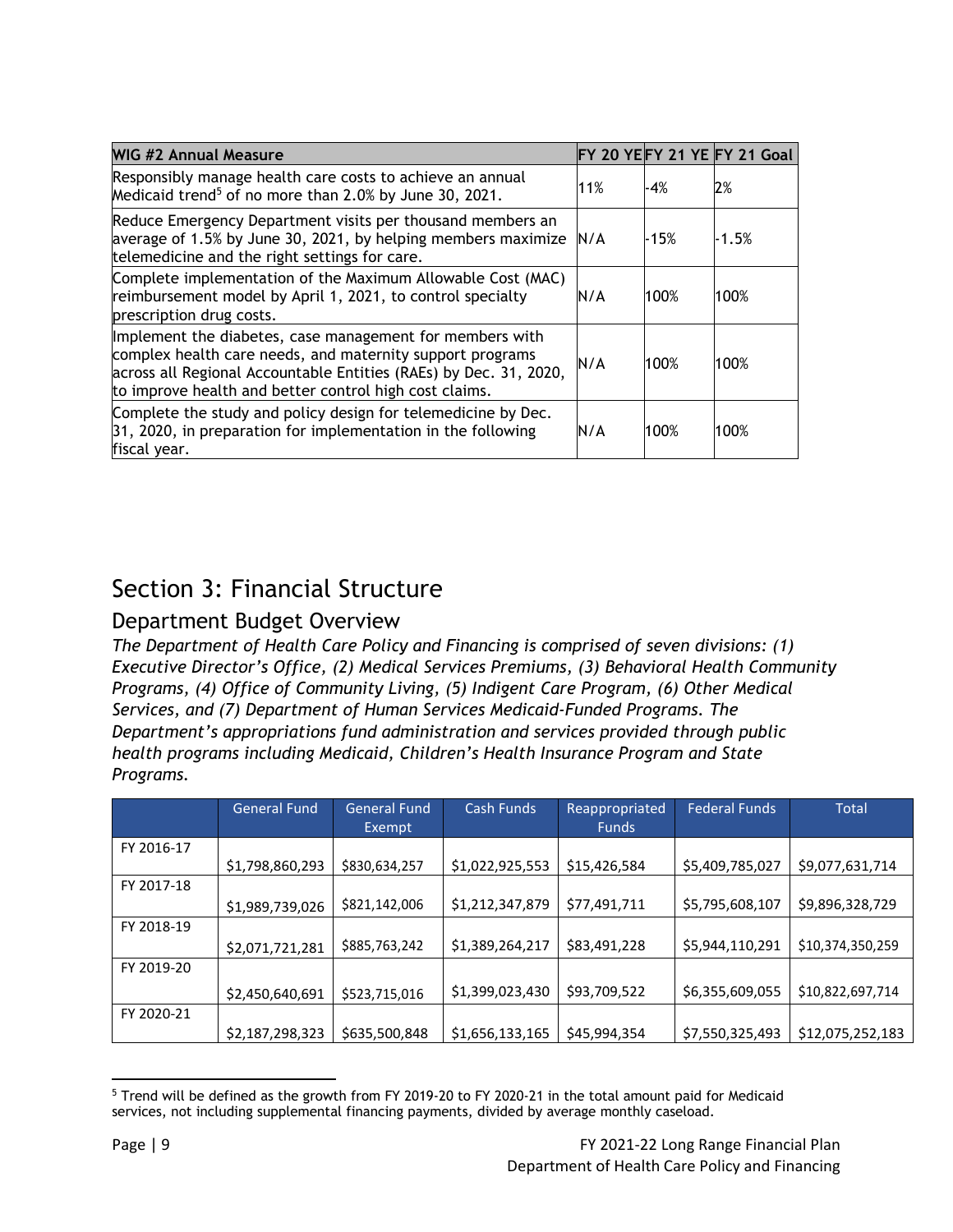| Current |                                                 |                                |  |                                  |
|---------|-------------------------------------------------|--------------------------------|--|----------------------------------|
|         | Appropriation   \$2,481,011,526   \$865,704,200 | \$1.595.483.422   \$87.674.424 |  | S8.249.920.468 S13.279.794.040 S |
|         | . Tatala analnala aanaltal aanattunatian.       |                                |  |                                  |

*Totals exclude capital construction.*

## Historical Appropriation by Long Bill Item

*(1) Executive Director's Office*

|               | General Fund  | General Fund<br>Exempt | <b>Cash Funds</b> | Reappropriated<br><b>Funds</b> | <b>Federal Funds</b> | <b>Total</b>    |
|---------------|---------------|------------------------|-------------------|--------------------------------|----------------------|-----------------|
| FY 2016-17    |               |                        |                   |                                |                      |                 |
|               | \$61,544,145  | \$0                    | \$32,444,772      | \$3,523,924                    | \$178,986,066        | \$9,077,631,714 |
| FY 2017-18    |               |                        |                   |                                |                      |                 |
|               | \$62,027,666  | \$0                    | \$40,720,410      | \$4,004,743                    | \$184,074,527        | \$291,016,161   |
| FY 2018-19    |               |                        |                   |                                |                      |                 |
|               | \$75,047,213  | \$0                    | \$48,175,326      | \$4,004,743                    | \$213,578,319        | \$340,805,511   |
| FY 2019-20    |               |                        |                   |                                |                      |                 |
|               | \$86,668,223  | \$0                    | \$54,305,957      | \$4,514,382                    | \$247,273,129        | \$392,761,691   |
| FY 2020-21    |               |                        |                   |                                |                      |                 |
|               | \$92,081,801  | \$0                    | \$63,381,300      | \$4,352,565                    | \$258,193,009        | \$418,008,675   |
| Current       |               |                        |                   |                                |                      |                 |
| Appropriation | \$111,196,859 | \$0                    | \$59,830,475      | \$4,144,561                    | \$277,002,548        | \$452,174,443   |

#### (2) Medical Services Premiums

|               | <b>General Fund</b> | <b>General Fund</b> | Cash Funds      | Reappropriated | <b>Federal Funds</b> | <b>Total</b>    |
|---------------|---------------------|---------------------|-----------------|----------------|----------------------|-----------------|
|               |                     | Exempt              |                 | <b>Funds</b>   |                      |                 |
| FY 2016-17    |                     |                     |                 |                |                      |                 |
|               | \$1,106,167,109     | \$830,201,667       | \$698,906,376   | \$9,102,709    | \$4,149,759,791      | \$6,794,137,652 |
| FY 2017-18    |                     |                     |                 |                |                      |                 |
|               | \$1,255,856,070     | \$820,701,666       | \$866,879,029   | \$70,731,431   | \$4,567,845,864      | \$7,582,014,060 |
| FY 2018-19    |                     |                     |                 |                |                      |                 |
|               | \$1,290,515,379     | \$885,333,333       | \$1,027,854,986 | \$79,040,579   | \$4,536,570,893      | \$7,819,315,170 |
| FY 2019-20    |                     |                     |                 |                |                      |                 |
|               | \$1,620,335,149     | \$523,323,333       | \$1,020,585,026 | \$88,970,140   | \$4,814,932,104      | \$8,068,145,752 |
| FY 2020-21    |                     |                     |                 |                |                      |                 |
|               | \$1,379,434,899     | \$635,104,923       | \$1,286,851,092 | \$41,444,689   | \$5,882,386,949      | \$9,225,222,552 |
| Current       |                     |                     |                 |                |                      |                 |
| Appropriation | \$1,538,496,223     | \$865,284,199       | \$1,196,746,162 | \$83,318,813   | \$6,302,551,366      | \$9,986,396,763 |

*Increase from FY 2020-21 to Current Appropriation is driven by projected increases in Medicaid caseload due to the COVID-19 pandemic and continuous coverage policy.*

#### (3) Behavioral Health Community Programs

|            | <b>General Fund</b> | General<br>Fund<br>Exempt | Cash Funds   | Reappropriated<br><b>Funds</b> | <b>Federal Funds</b> | Total         |
|------------|---------------------|---------------------------|--------------|--------------------------------|----------------------|---------------|
| FY 2016-17 |                     |                           |              |                                |                      |               |
|            | \$170,423,670       | \$0                       | \$18,132,712 | <b>SO</b>                      | \$425,726,312        | \$614,282,694 |
| FY 2017-18 |                     |                           |              |                                |                      |               |
|            | \$173,502,009       | \$0                       | \$23,499,835 | \$0                            | \$338,172,782        | \$535,174,626 |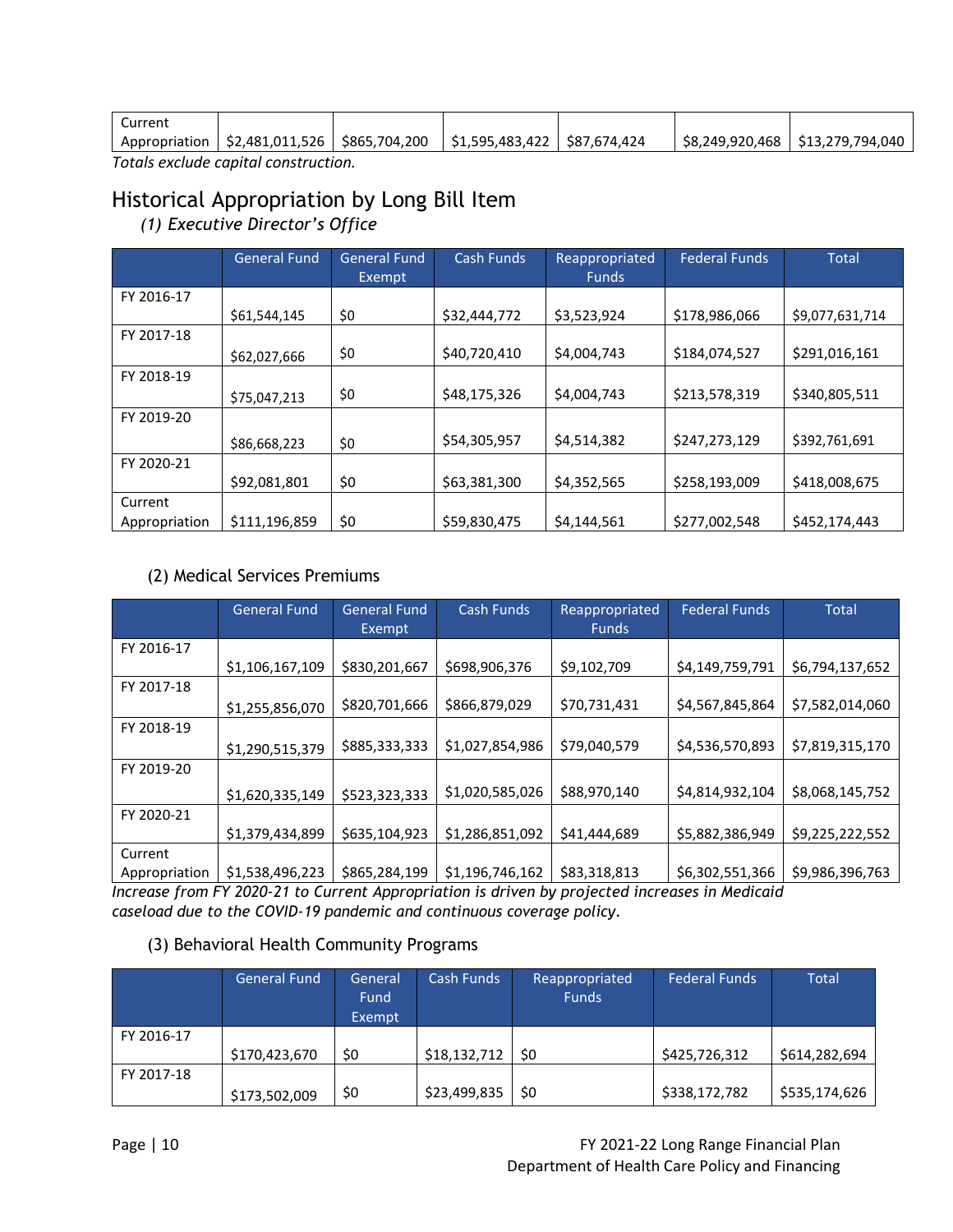| FY 2018-19    |               |     |              |     |               |               |
|---------------|---------------|-----|--------------|-----|---------------|---------------|
|               | \$188,367,662 | \$0 | \$29,000,474 | \$0 | \$446,117,475 | \$663,485,611 |
| FY 2019-20    |               |     |              |     |               |               |
|               | \$191,513,555 | \$0 | \$36,384,994 | \$0 | \$499,036,650 | \$726,935,199 |
| FY 2020-21    |               |     |              |     |               |               |
|               | \$202,843,740 | \$0 | \$58,004,079 | \$0 | \$622,056,332 | \$696,526,243 |
| Current       |               |     |              |     |               |               |
| Appropriation | \$204,048,968 | \$0 | \$54,738,645 | \$0 | \$739,936,342 | \$998,723,955 |

#### 4) Office of Community Living

|               | <b>General Fund</b> | General<br>Fund<br>Exempt | <b>Cash Funds</b> | Reappropriated<br><b>Funds</b> | <b>Federal Funds</b> | <b>Total</b>  |
|---------------|---------------------|---------------------------|-------------------|--------------------------------|----------------------|---------------|
| FY 2016-17    |                     |                           |                   |                                |                      |               |
|               | \$256,885,832       | \$0                       | \$7,395,268       | \$308,229                      | \$238,446,589        | \$503,035,918 |
| FY 2017-18    |                     |                           |                   |                                |                      |               |
|               | \$271,545,879       | \$0                       | \$7,516,096       | \$0                            | \$256,507,545        | \$535,569,520 |
| FY 2018-19    |                     |                           |                   |                                |                      |               |
|               | \$292,123,556       | \$0                       | \$2,277,218       | \$295,906                      | \$272,274,015        | \$566,970,695 |
| FY 2019-20    |                     |                           |                   |                                |                      |               |
|               | \$318,433,010       | \$0                       | \$7,054,129       | \$0                            | \$339,681,664        | \$665,168,803 |
| FY 2020-21    |                     |                           |                   |                                |                      |               |
|               | \$286,328,411       | \$0                       | \$16,526,567      | \$0                            | \$393,671,265        | \$696,526,243 |
| Current       |                     |                           |                   |                                |                      |               |
| Appropriation | \$340,224,884       | \$0                       | \$9,255,237       | \$0                            | \$484,759,913        | \$834,240,034 |

*Increase from FY 2020-21 to Current Appropriation is primarily due to increases in enrollment onto the Developmental Disabilities waiver for reserved capacity reasons and from additional spots appropriated by the JBC, as well as moving funding for Single Entry Points from Medical Services Premiums to this long bill group.*

#### 5) Indigent Care Program

|               | <b>General Fund</b> | General<br>Fund<br>Exempt | Cash Funds    | Reappropriated<br><b>Funds</b> | <b>Federal Funds</b> | <b>Total</b>  |
|---------------|---------------------|---------------------------|---------------|--------------------------------|----------------------|---------------|
| FY 2016-17    |                     |                           |               |                                |                      |               |
|               | \$11,817,602        | \$432,590                 | \$207,673,644 | \$0                            | \$309,699,410        | \$529,623,246 |
| FY 2017-18    |                     |                           |               |                                |                      |               |
|               | \$9,968,662         | \$440,340                 | \$208,257,707 | \$0                            | \$332,935,422        | \$551,602,131 |
| FY 2018-19    |                     |                           |               |                                |                      |               |
|               | \$9,758,522         | \$429,909                 | \$210,455,500 | \$0                            | \$349,365870         | \$570,009,801 |
| FY 2019-20    |                     |                           |               |                                |                      |               |
|               | \$9,140,382         | \$391,683                 | \$205,997,723 | \$0                            | \$323,494,792        | \$539,024,580 |
| FY 2020-21    |                     |                           |               |                                |                      |               |
|               | \$11,535,682        | \$395,925                 | \$156,793,946 | \$0                            | \$246,713,757        | \$415,439,310 |
| Current       |                     |                           |               |                                |                      |               |
| Appropriation | \$25,687,685        | \$420,001                 | \$182,541,314 | \$0                            | \$286,936,511        | \$495,585,511 |

*Increase in General Fund from FY 2020-21 to Current Appropriation is driven by the depletion of the CHP+ Trust Fund and backfilling with General Fund..*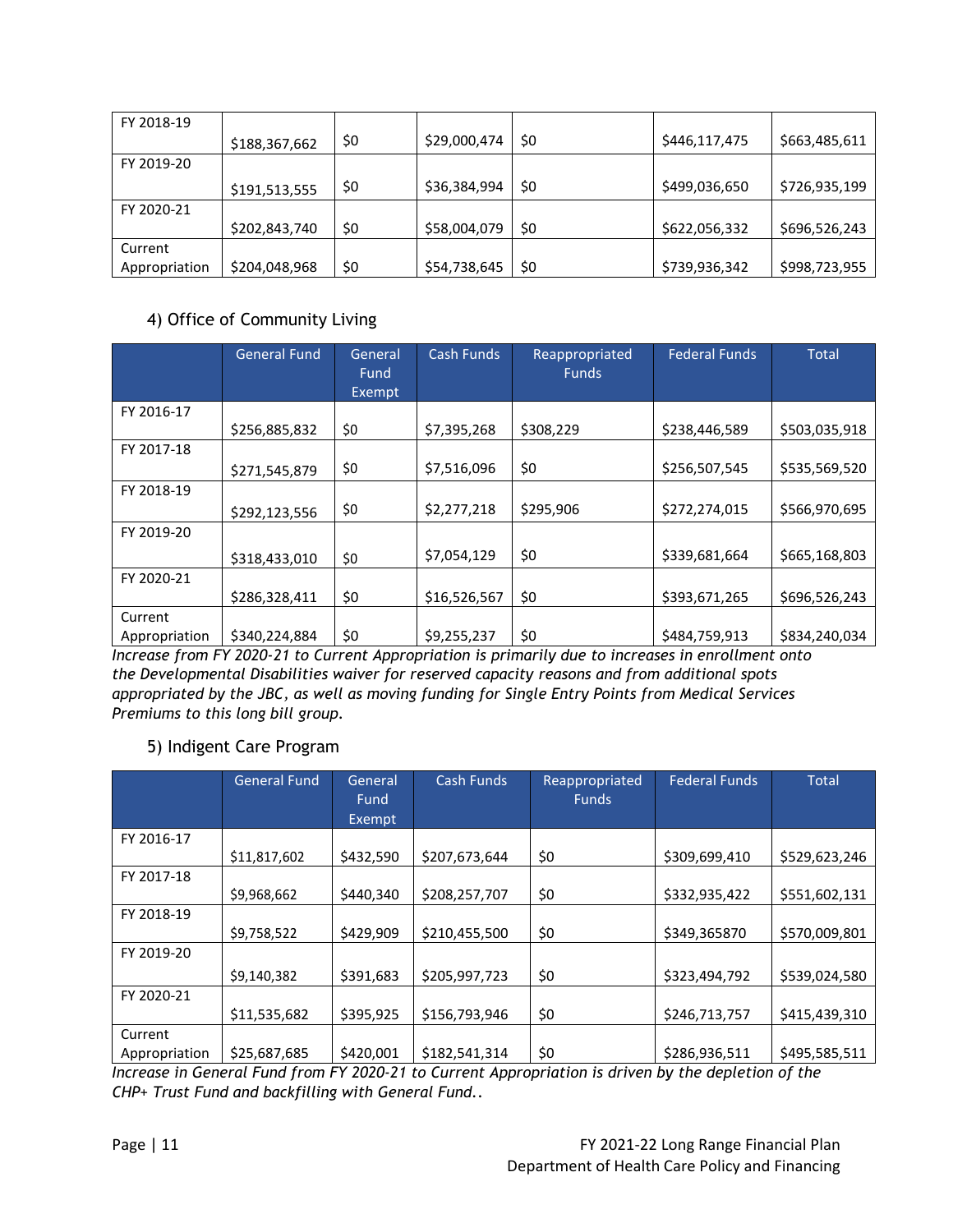#### 6) Other Medical Services

|               | <b>General Fund</b> | General<br>Fund<br>Exempt | <b>Cash Funds</b> | Reappropriated<br><b>Funds</b> | <b>Federal Funds</b> | <b>Total</b>  |
|---------------|---------------------|---------------------------|-------------------|--------------------------------|----------------------|---------------|
| FY 2016-17    |                     |                           |                   |                                |                      |               |
|               | \$139,684,674       | \$0                       | \$56,506,639      | \$2,491,722                    | \$52,056,097         | \$250,739,132 |
| FY 2017-18    |                     |                           |                   |                                |                      |               |
|               | \$162,019,412       | \$0                       | \$63,585,899      | \$2,566,722                    | \$58,837,944         | \$287,009,977 |
| FY 2018-19    |                     |                           |                   |                                |                      |               |
|               | \$157,026,598       | \$0                       | \$69,611,900      | \$150,000                      | \$64,932,463         | \$291,720,961 |
| FY 2019-20    |                     |                           |                   |                                |                      |               |
|               | \$169,931,656       | \$0                       | \$72,806,698      | \$225,000                      | \$68,862,087         | \$311,825,441 |
| FY 2020-21    |                     |                           |                   |                                |                      |               |
|               | \$162,005,013       | \$0                       | \$72,687,278      | \$0                            | \$81,073,836         | \$315,963,227 |
| Current       |                     |                           |                   |                                |                      |               |
| Appropriation | \$204,380,616       | \$0                       | \$90,482,686      | \$0                            | \$93,923,551         | \$388,997,903 |

*Increase in General Fund from FY 2020-21 to Current Appropriation is driven by an increase in the average anticipated premium for Medicare Modernization Act with the expiration of the enhanced Federal Medical Assistance Percentage through the Families First Coronavirus Relief Act in January.*

#### 7) Department of Human Services Medicaid-Funded Programs

|               | <b>General Fund</b> | General | <b>Cash Funds</b> | Reappropriated | <b>Federal Funds</b> | <b>Total</b>  |
|---------------|---------------------|---------|-------------------|----------------|----------------------|---------------|
|               |                     | Fund    |                   | <b>Funds</b>   |                      |               |
|               |                     | Exempt  |                   |                |                      |               |
| FY 2016-17    |                     |         |                   |                |                      |               |
|               | \$52,337,261        | \$0     | \$1,888,903       | \$0            | \$55,110,762         | \$109,314,165 |
| FY 2017-18    |                     |         |                   |                |                      |               |
|               | \$54,819,328        | \$0     | \$1,888,903       | \$0            | \$57,234,023         | \$113,942,254 |
| FY 2018-19    |                     |         |                   |                |                      |               |
|               | \$58,882,351        | \$0     | \$1,888,903       | \$0            | \$61,271,256         | \$122,042,510 |
| FY 2019-20    |                     |         |                   |                |                      |               |
|               | \$54,618,716        | \$0     | \$1,888,903       | \$0            | \$62,328,629         | \$118,836,248 |
| FY 2020-21    |                     |         |                   |                |                      |               |
|               | \$53,068,777        | \$0     | \$1,888,903       | \$0            | \$66,230,345         | \$121,188,025 |
| Current       |                     |         |                   |                |                      |               |
| Appropriation | \$56,976,291        | \$0     | \$1,888,903       | \$0            | \$64,810,237         | \$123,675,431 |

## Capital Construction Information

|            | Controlled  | Capital Renewal & | Capital   | IT Projects* | Total     |
|------------|-------------|-------------------|-----------|--------------|-----------|
|            | Maintenance | Recapitalization  | Expansion |              |           |
| FY 2016-17 | \$0         | \$0               | \$0       | S0           | <b>SC</b> |
| FY 2017-18 | \$0         | S0                | \$0       | S0           | S0        |
| FY 2018-19 | \$0         | S0                | S0        | \$6,605,000  | S0        |
| FY 2019-20 | \$0         | \$0               | \$0       | \$11,408,333 | S0        |
| FY 2020-21 | \$0         | \$0               | \$0       | \$4,500,000  | \$0       |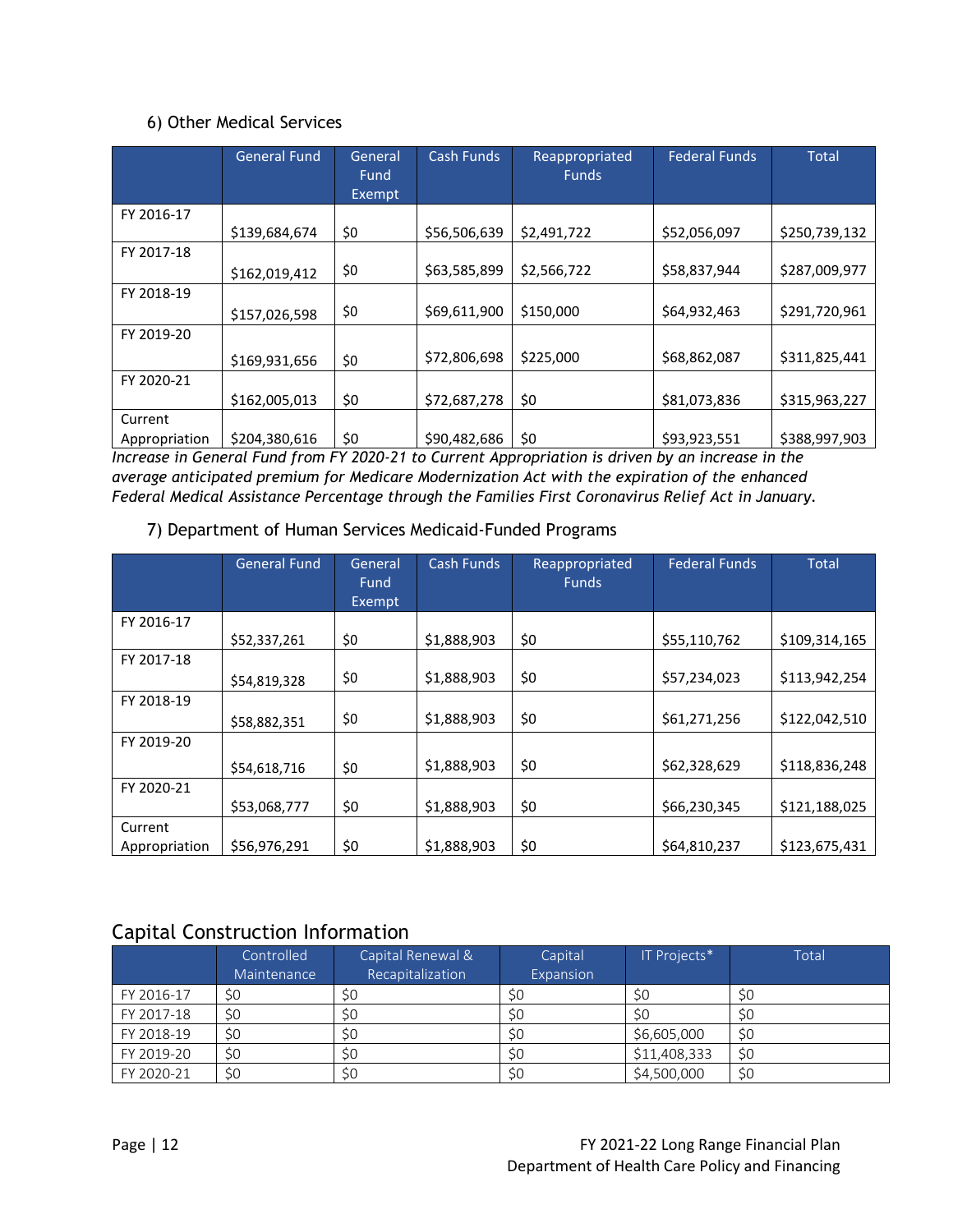| $\sim$<br>Current |                     |                           |                     |             |                   |
|-------------------|---------------------|---------------------------|---------------------|-------------|-------------------|
| Appropriation     | $\sim$ $\sim$<br>эU | $\sim$ $\sim$<br>╰<br>JU. | $\sim$ $\sim$<br>5U | \$6,498,000 | <b>. .</b><br>ب ب |

*\*The funding is used to develop and implement the Health IT Roadmap, which coordinates investments and policies for health IT infrastructure and data sharing across the state. The funding is managed by the Office of eHealth Innovation (OeHI), within the Lt. Governor's Office, and the Department serves as OeHI's fiscal agent.* 

## Ongoing Debt Obligations

The Department does not have any ongoing debt obligations.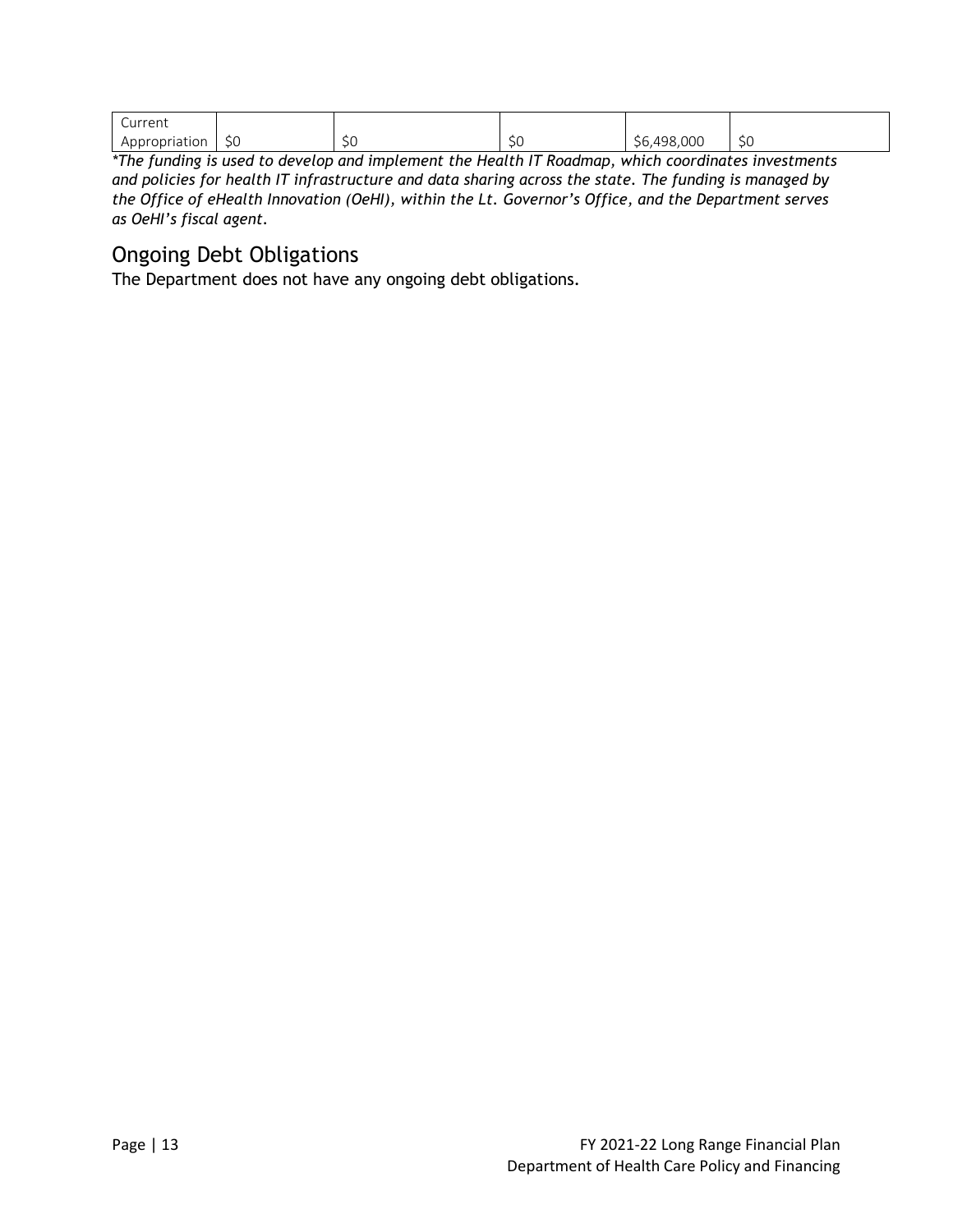# Section 4: Financial Forecast

## Department Baseline Forecast

## FY 2021-22 – FY 2025-26 Timeframe

The following tables provide estimates of appropriations for FY 2022-23 through FY 2025-26. Estimates are derived based on expected increases to the budget from approved legislative or budget items from 2020 and prior and include estimates for increasing costs in the Medicaid and CHP+ programs based on the Department's November 2, 2021 budget requests R-1 through R-5.

|               | <b>General Fund</b> | <b>General Fund</b><br>Exempt | Cash Funds      | Reappropriated<br><b>Funds</b> | Federal Funds   | Total            |
|---------------|---------------------|-------------------------------|-----------------|--------------------------------|-----------------|------------------|
| Current       |                     |                               |                 |                                |                 |                  |
| Appropriation | \$2,481,011,526     | \$865,704,200                 | \$1,595,483,422 | \$87,674,424                   | \$8,249,920,468 | \$13,279,794,040 |
| FY 2022-23*   | \$3,086,123,298     | \$865,704,200                 | \$1,621,181,290 | \$92,018,785                   | \$7,809,170,794 | \$13,474,198,367 |
| FY 2023-24*   | \$3,334,901,608     | \$865,704,200                 | \$1,808,399,731 | \$97,084,777                   | \$7,927,335,400 | \$14,033,425,716 |
| FY 2024-25*   | \$3,574,692,279     | \$865,704,200                 | \$1,742,655,710 | \$102,443,576                  | \$8,328,481,321 | \$14,613,977,086 |
| FY 2025-26*   | \$3,829,468,227     | \$865,704,200                 | \$1,665,029,485 | \$108,112,106                  | \$8,753,740,967 | \$15,222,054,985 |

\*Estimated Appropriation

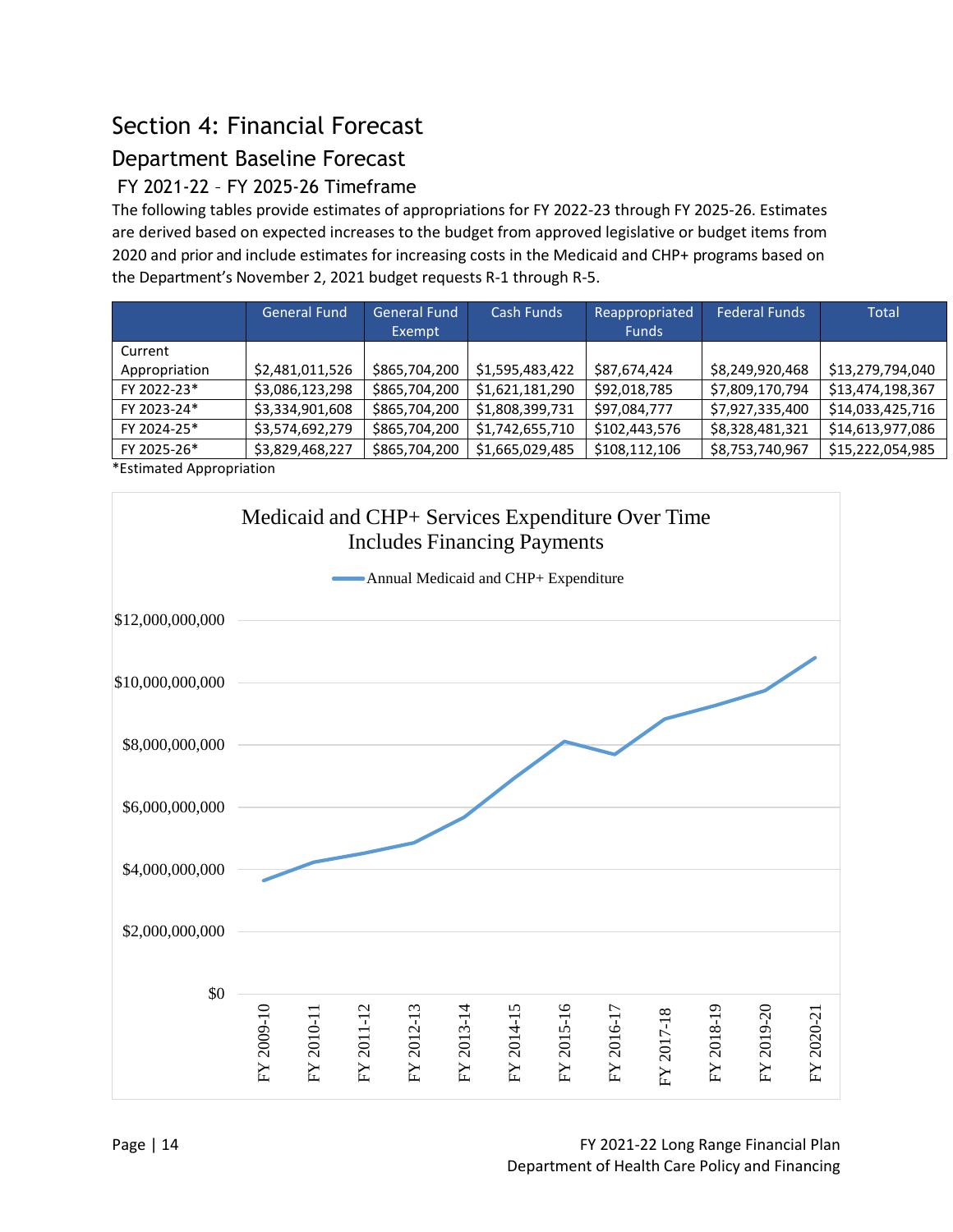## Department Major Budget Drivers

#### COVID-19 - Changes in Economic Conditions

The novel coronavirus (COVID-19) pandemic that emerged in early 2020 continues to have an unprecedented impact on the health care sector, the economy and the most vulnerable Coloradans. A large majority of people enrolled in the Medicaid and Children's Health Insurance Program (CHIP)<sup>6</sup> qualify for the programs because their income is below specific thresholds. Colorado expanded eligibility criteria under federal law, and for Medicaid, adults and children must have income below 133% of the federal poverty level toqualify.ForCHIP,childrenandpregnantwomen must have income below 250% of the federal poverty level to qualify.

The economic downturn associated with the COVID-19 pandemic directly impacted the state budget through significant reductions to state tax income revenue, however, rapid revenue growth has occurred and now exceeds the TABOR cap. Although the economic recovery continues to strengthen, employment lags, and employment disparities persist. Given the Department's historic consumption of approximately 26% of the State's General Fund, the economic recovery and reversal of revenue shortfalls are critical to the Department's ongoing service to members. The financial impact to the Department is further magnified by an increased need for health care coverage and benefits caused by the loss of employer-sponsored health coverage. The Department projects that approximately 1.4 million Coloradans will be covered by Medicaid by FY 2023-24 after the public health emergency ends; this estimate represents an increase of 17% over the 1.2 million average in most of FY 2019-20 prior to the start of the pandemic.

During times of recession or other economic contraction, caseload increases. As unemployment rises and people lose their jobs, income, and health insurance, people may apply for coverage through the Department's programs. This drives costs for the State as people enroll in the Department's programs and begin to use services. This creates a double-edged problem for the State: Medicaid and CHIP costs are driven up by the influx of new caseload while the State collects lower General Fund revenues. Compounding the problem is the fact that Medicaid is an entitlement program, which means that the State cannot cap enrollment or turn away new enrollees. Further, federal law prohibits the State from reducing the amount, scope, or duration of services due to a lackofstatefunding. As a result, there are limited opportunities to reduce Medicaid growth during an economic downturn. In the case of the economic downturn associated with the COVID-19 pandemic, federal legislation helped some employers temporarily maintain their labor force, which likely blunted some of the initial enrollment surge. Federal legislation has also included a continuous coverage requirement, where no current Medicaid members may be disenrolled, which has contributed to overall rising Medicaid caseloads.

As the economy recovers, program caseload falls slowly. There are several key reasons for this. First, federal and state requirements for transitional programs allow people to stay enrolled for up to a year to prevent sharp drops in caseload as people return to work. Second, economic recoveries tend to affect people with lower income expectations more slowly. This means that while major economic indicators (such as unemployment, gross domestic product, and stock market indices) may show that the economy is improving, people with less education and people who are competing forlow-wage

<sup>&</sup>lt;sup>6</sup> In Colorado, CHIP recipients can either be enrolled in Health First Colorado or the Child Health Plan Plus (CHP+), depending on their income level.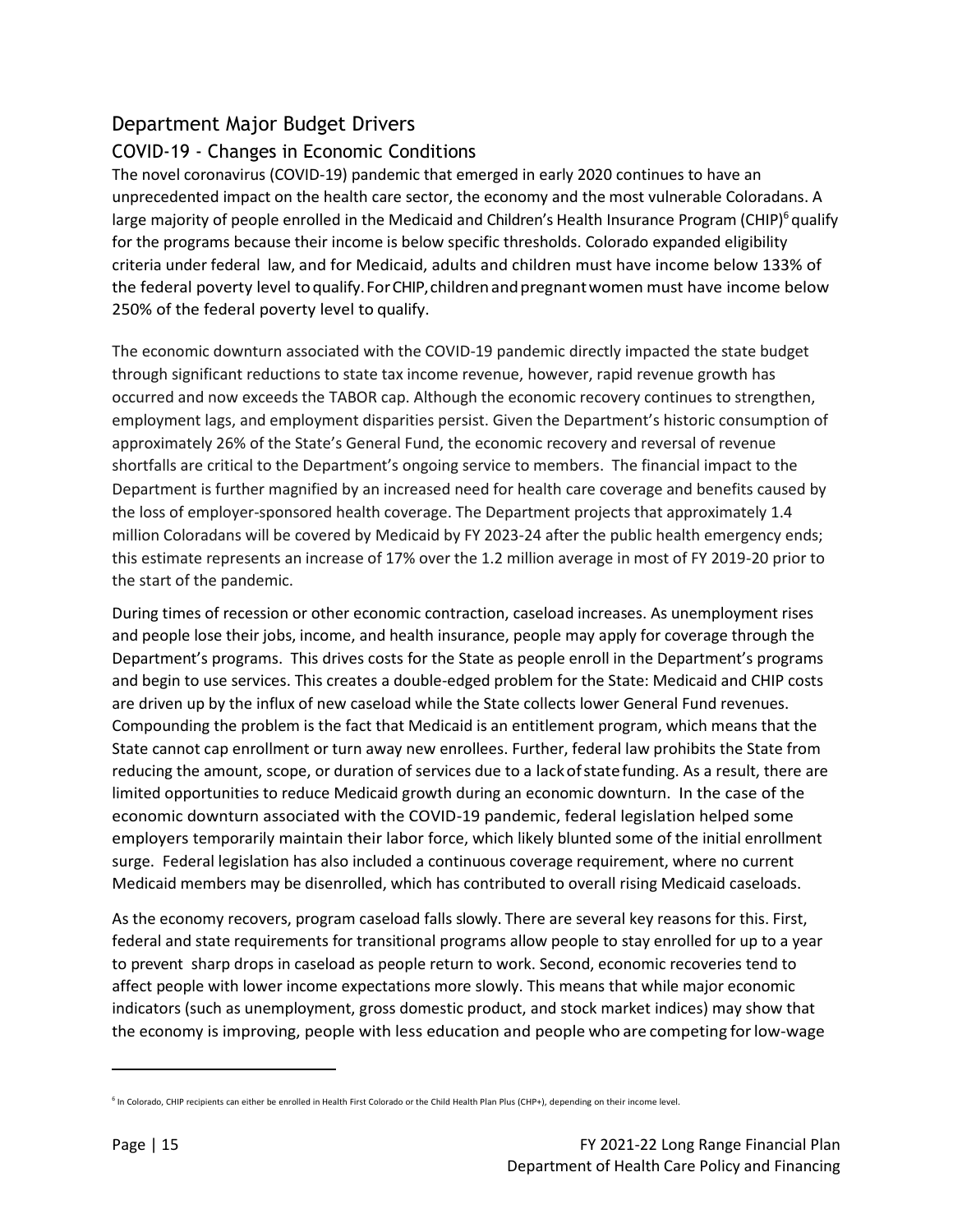jobs will generally take longer to find work. As a result, Medicaid caseload tends to continue to increase for up to two years after a recession is officially over. Finally, people who leave public assistance programs during economic recoveries tend to be healthier and have lower costs than those people that remain. As a result, as caseload goes down, expenditure decreases by an amount lower than might otherwise expected, because the people that are leaving have lower than average per capita costs. Collectively, this continues to put pressure on the State's General Fund and limits the opportunity to restore funding to other State programs that received funding reductions during recessions.



(1) Shaded areas indicate when the unemployment rate was above the median average value from 1990 to 2020 indicating that unemployment was historically high and economy could be considered weak.

COVID-19 has changed utilization patterns due to people not seeking care, and the risk of spread and death in residential facilities, such as nursing homes, assisted living facilities and group homes. Although the reluctance to seek care was a short-term trend during the stay at home order and has lessened over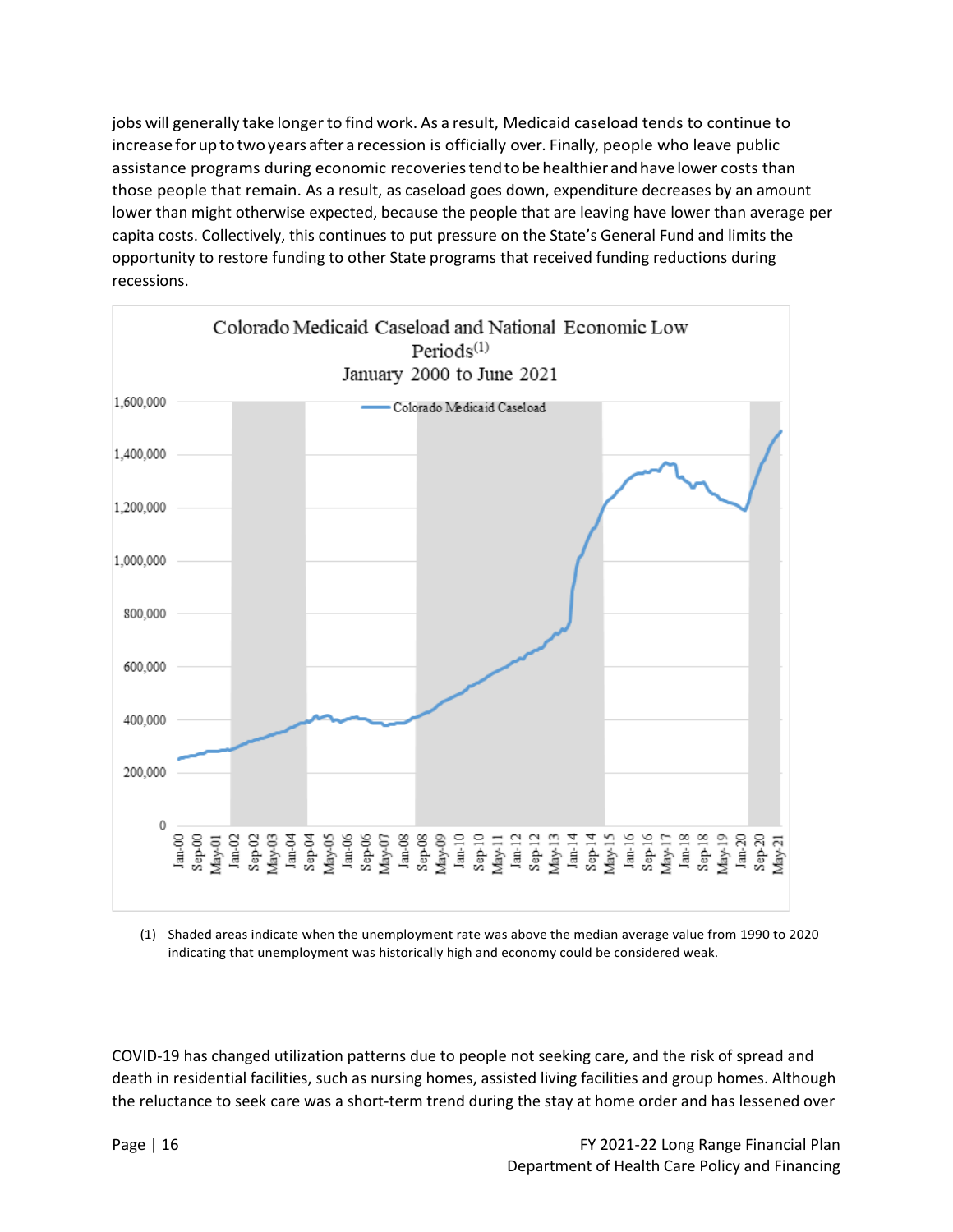the last year, particularly with vaccines becoming more available and telemedicine more widely adopted, some members are still slow to return to their previous utilization patterns. Medicaid members are also less likely to be vaccinated than the general Colorado population, which could also be contributing to any reluctance to seek care. The Department is continuing to monitor utilization patterns.

#### Changes in Colorado's Demographics

The combination of Colorado's increasing population and a greater proportion of adults over 65 will continue to drive costs in the Department's programs. The State Demography Office predictstotal population growth of close to 310,000 people (5%) between 2020 and 2025<sup>7</sup>. Growth rates are even higheramongolderadults, with 13% growth of people between the ages of 65-74, and 30% growth of people aged 75 and older<sup>8</sup>. Colorado's population growth rates are expected to exceed national population growth by a significant margin in this time frame. Longer term projections from the State Demography Office's indicates that Colorado's population will reach about 8million people by the year 2050.By 2050, they estimate thatthe population of people 65 and older will increase to just under1,600,000 people. Theincreasingpopulation,andColorado'srapidly aging population, will undoubtedly affect the Department'sspending.Asthepopulationgrows, caseload in Medicaid and CHIP will also grow. Critically, the growth in adults 65 and older will continue to create significant budgetary pressure. As people age and spend down their resources, they become eligible for Medicaid. Further, people who require assistance with activities of daily living qualify for Medicaid at higher income levels. Older adults have higher per capita costs than adults and children and receive the least amount of federal funding available.

#### Increasing Health Care Costs

The affordability of health care in Colorado continues to be one of the most significant challenges facing the Department, the state, and the nation. With the economic downturn, all payers – self-funded employers and Medicaid alike – benefit from a solid affordability strategy. Specific to the Department, the increased need for HCPF programs and services combined with the state's budget restrictions makes the implementation of effective affordability policy more important than ever. As a trusted health care expert, and in partnership with other health care thought leaders, the Department is focused on research, analytics and reporting that identifies the drivers of rising health care costs and alternatives to address them. Leveraging insights from this effort serves to support not only Medicaid and CHIP members, but all Coloradans.

The Centers for Medicare and Medicaid Services (CMS) predict that national health spending is projected to grow at an average rate of 5.4% per year between 2019 and 2028, outstripping growth in the nation's Gross Domestic Product<sup>9</sup>. Prices for health care goods and services are projected to grow at a rate of 2.4% per year in the same time window. Overall, CMS predicts that Medicaid spending will also grow at a rate of 5.5%, which is between the projected rate of Medicare growth at 7.6% and private health insurance growth at 4.8%. CMS identifies that key trends involve rapid increases in prescription drug spending, hospital spending, and physician and clinical services.

<sup>7</sup> https://demography.dola.colorado.gov/births-deaths-migration/data/components-change/#components-of-change 8 https://demography.dola.colorado.gov/population/population-totals-counties/#population-to-tals-for-colorado-counties

<sup>&</sup>lt;sup>9</sup> https://www.cms.gov/files/document/nhe-projections-2019-2028-forecast-summary.pdf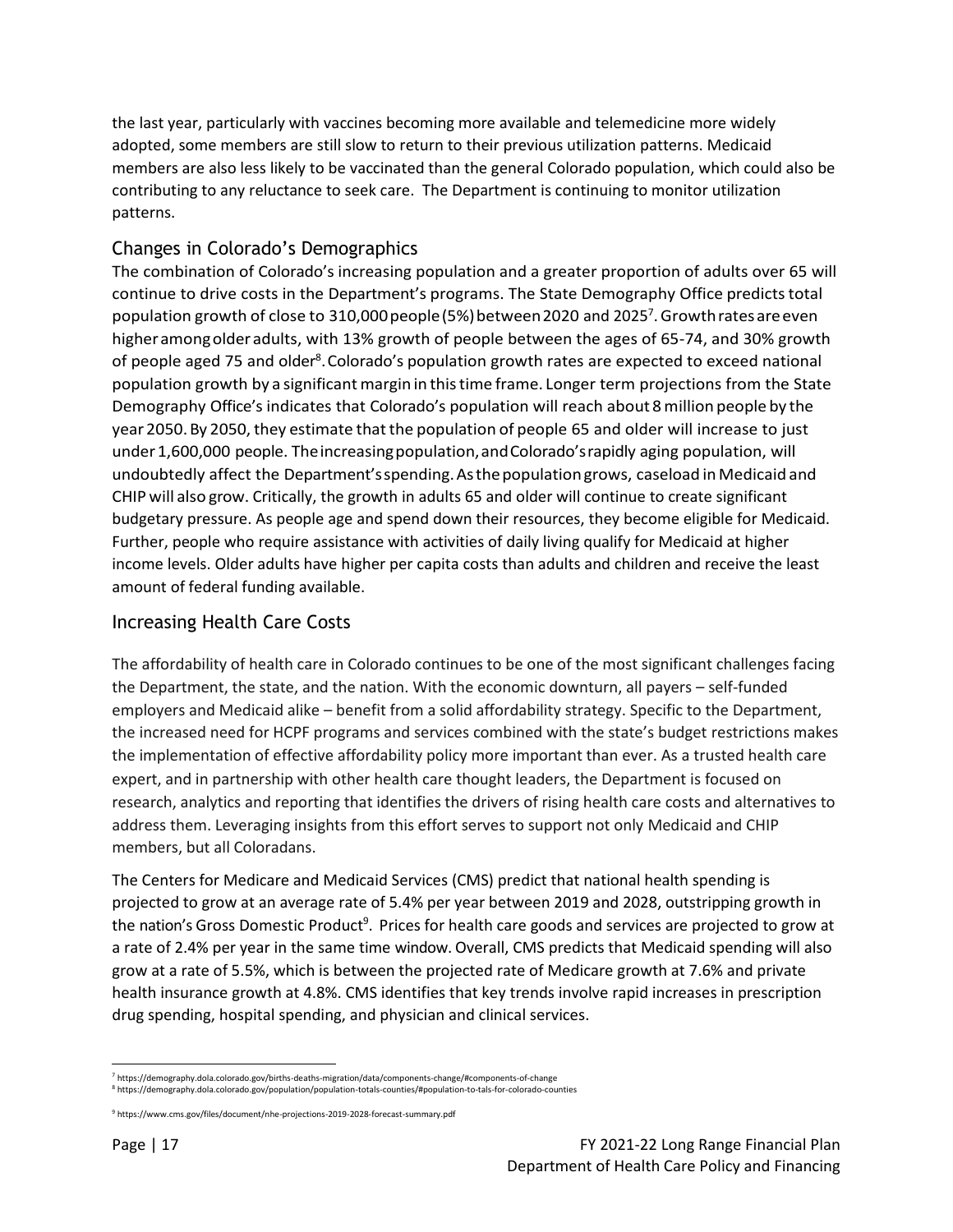For Colorado, this will continue to create budgetarypressures.Healthcareproviderswill continueto face cost pressures due to the rising cost of wages, capital costs, health insurance, and other factors commontomostbusinesses. This could lead to provider consolidation, which may reduce access to care for Medicaid members. Further, the aging population and growth in caseload for people with disabilities will also continue to be a strong factor in the need for increasing appropriations. In order to ensure continued provider participation inpublic assistance programs and meet requirements in the Social Security Act, Medicaid provider rates mustbe sufficienttoensure thatthere are enough providers to meet the needs of the program. While the Department continues to implement new payment methodologies, condition a portion of reimbursements on outcomes and performance metrics, and implement regulatory structures that prioritize member health, inflationary pressures will continue.

As the use of telemedicine increases, the Department is focused on promoting policies that increase access to care and outcomes as well as saving money where appropriate. Implementing changes to telemedicine in a thoughtful way could lead to budget savings over the long term as costs of delivering care via telehealth could be lower than in person care.

Below are some of the most prominent affordability environmental factors the Department has recently been focused on addressing.

- **Prescription drug costs**: The high cost of prescription drugs, especially specialty drugs, is a challenge for Medicaid, CHIP, and all health plans. In December 2019, the Department prepared a report titled "Reducing the Cost of Prescription Drugs."<sup>10</sup> While the Department continues to address key initiatives to help inform prescribers and update payment structures, high prescription drug costs are still a major factor in the affordability of health care. The report lays out a set of comprehensive changes that would favorably impact prescription drug costs and the out-of-pocket costs for families covered by commercial insurance, while achieving a meaningful reduction in the total cost of prescription drugs for Colorado's Medicaid and CHIP programs. Additionally, because the Department must cover any drug that receives approval from the Federal Drug Administration (FDA) and for which a rebate agreement is in place, the recent action of the FDA to lower the threshold of evidence for conditional drug approval may also increase prescription drug costs for the Department as more members utilize high-cost, conditionally approved drug therapies.
- **Hospital delivery system**: Colorado's hospital prices are some of the highest in the country. The prices for individual procedures, inpatient and outpatient care, vary widely from hospital to hospital. The report documenting COVID 19's impact on the Colorado hospitals' financing<sup>11</sup> published by the Department in August 2021 provided a thorough analysis of the changing price, costs and profits across the hospital industry in Colorado. The Department will continue to leverage the insights from this report, as well as analyzing the emerging insights from new laws on financial transparency and not-for-profit hospital community investments to drive improved hospital affordability policy to the betterment of Coloradans, their employers, the state and taxpayers.

<sup>10</sup> https://www.colorado.gov/pacific/sites/default/files/Reducing%20Prescription%20Drug%20Costs%20in%20Colorado%20-%20December%2012%2C%202019.pdf <sup>11</sup> [https://hcpf.colorado.gov/sites/hcpf/files/Hospital%20Cost%20Price%20and%20Profit%20Review%20Full%20Report\\_withAppendices-0810ac.pdf](https://hcpf.colorado.gov/sites/hcpf/files/Hospital%20Cost%20Price%20and%20Profit%20Review%20Full%20Report_withAppendices-0810ac.pdf) https://www.colorado.gov/pacific/hcpf/colorado-cost-shift-analysis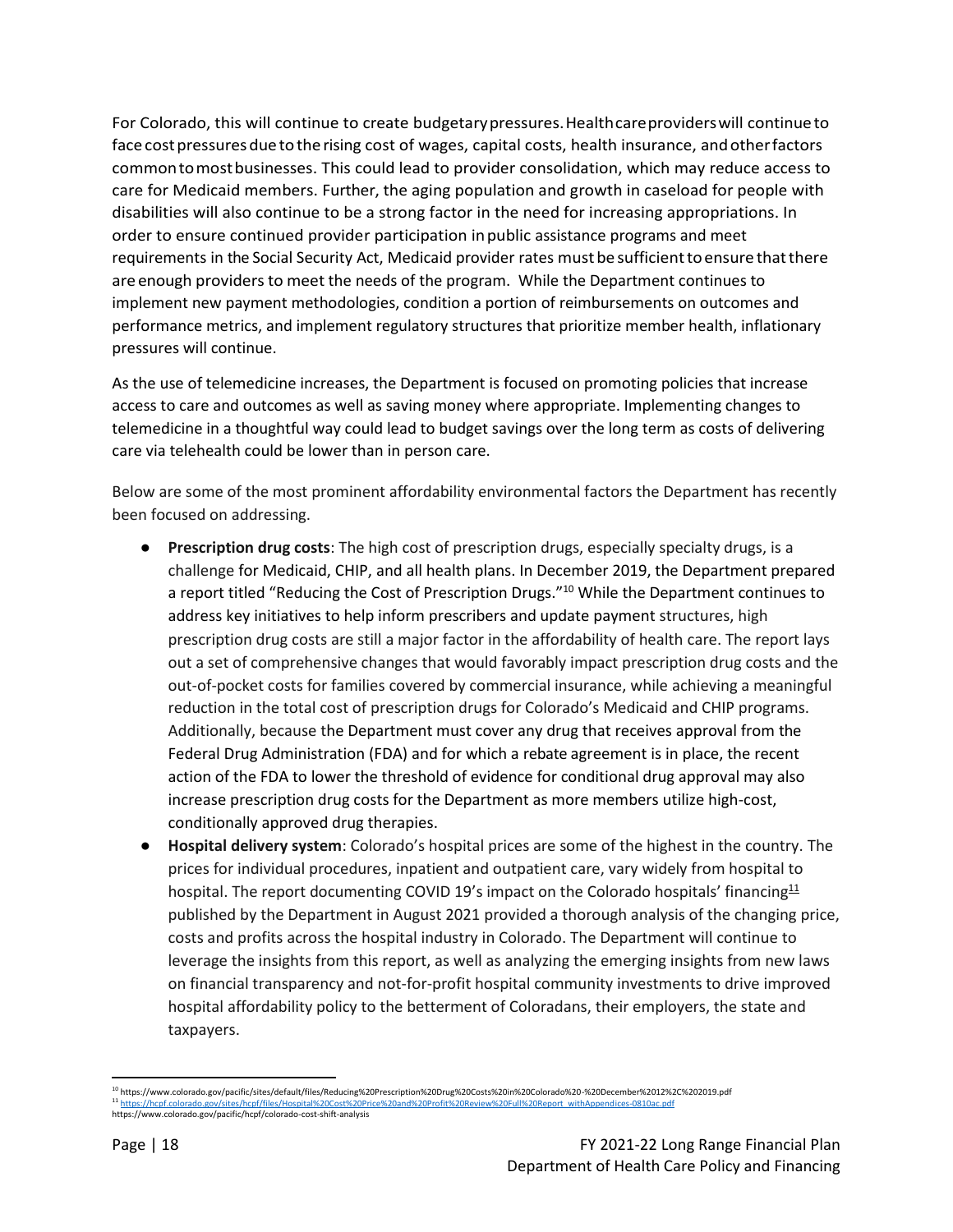● **Population health and health outcomes:** The Department has developed data capture infrastructure and analytics to better understand care delivery, utilization, health outcomes and costs. The Department is able to leverage these insights to identify populations that would benefit from increased care supports and coordination. Concurrently, the Department has worked with its Regional Accountable Entity (RAE) partners to craft new programs to address these health improvement and affordability opportunities. The state's Behavioral Health Task Force, in which the Department actively participates, has developed a blueprint that includes bold changes that improve patient outcomes, experience, quality and access. The Department continues to be actively involved in the design and development of the Behavioral Health Authority. The Department recognizes that behavioral health reform will require significant investments of time and resources.

RAE Accountability: The Department is in the process of designing and negotiating the third stage of the Accountable Care Collaborative, known as ACC 3.0, with the Regional Accountable Entities (RAEs). The Department's ability to influence and improve member health care outcomes is dependent on its ability to work with these critical contractors to measure outcomes and implement policy interventions. Because the Department does not directly furnish care to members, RAE accountability is a critical strategy to improving health care outcomes and reducing costs.

#### Federal Policy Changes

Medicaid and CHIP are programs that are funded jointly by the federal government and Colorado. As such, any change in federal policy for these programs can have a budgetary impact for the State. Most major policy changes require an act of Congress, and therefore, there is uncertainty in what may occur in the next five years. There is no clear consensus at the federal level about how Medicaid and CHIP may change in the future. Possibilities that have been discussed at the federal level recently include:

#### *Changes to Federal Medical Assistance Percentage Funding*

There has been discussion on the federal level about both temporary and permanent changes to the federal medical assistance percentage (FMAP) that states receive for Medicaid expenditures. The Families First Coronavirus Response Act, (FFCRA) (Pub. L. 116-127), provided a temporary 6.2 percentage point increase in federal Medicaid matching funds to help states respond to the public health emergency. This did not apply to administrative costs. The estimated impact of the General Funds savings from the enhanced FMAP net the costs of the continuous coverage requirements from additional caseload is approximately \$100 million per quarter.. States are required to provide continuous enrollment and not reduce benefits for the duration of the declared emergency in order to qualify for the higher match. The Public Health Emergency (PHE) was renewed on June 20, 2021. The FFCRA provides the temporary FMAP increase until the end of the quarter in which the PHE ends. The Federal government has signaled that the PHE will go through the entirety of CY 2021, although this is subject to change. The temporary nature of the PHE and impending expiration of the FMAP increase, poses the risk of a funding cliff. This could have implications for the state's General Fund. Similarly, The [American](https://www.congress.gov/bill/117th-congress/house-bill/1319/text) Rescue Plan Act (ARPA), includes a provision to increase the federal matching rate (FMAP) for spending on Medicaid Home and Community Based Services (HCBS) by 10 percentage points from April 1, 2021 through March 31, 2022.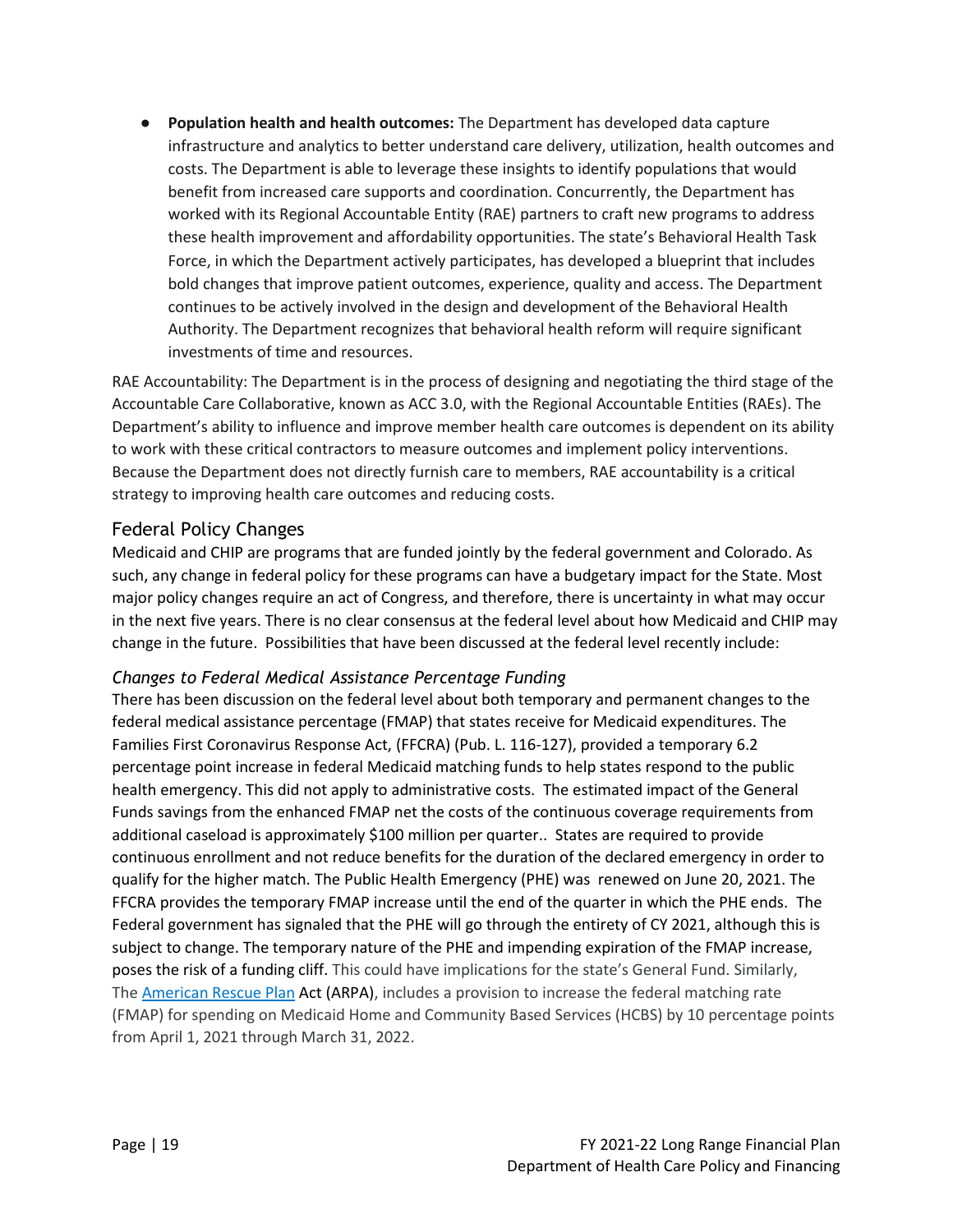#### *Medicaid Waivers and Executive Action*

The Social Security Act allows the approval of "…experimental, pilot, or demonstration projects that are found by the Secretary [of Health and Human Services] to be likely to assist in promoting the objectives of the Medicaid program. The purpose of these demonstrations, which give states additional flexibility to design and improve their programs, is to demonstrate and evaluate state-specific policy approaches to better serving Medicaid populations.<sup>7</sup>"

The increasing availability of these waivers may provide options for Colorado to reform Medicaid programs beyond what was approved in the past. In addition to waivers, the federal government may change the Medicaid program via new regulations. This type of Executive Action could have significant effects on the operation and financing of the Medicaid program. Often, the changes that are proposed are extremely technical and complex but will likely have significant implications for provider payment rates and state financing of Medicaid by disrupting current arrangements and restricting the future use of such arrangements.

Enacting a Comprehensive Public Health Care Program, such as Medicare-for-All A public health care program may have the effect of shifting costs from the State to the federal government. This is not certain; for example, when Congress implemented a drug benefit in Medicare (Part D), they also imposed a requirement on states to pay for the estimated cost of people who were previously covered by Medicaid. If enacted federally, a comprehensive public health care program would likely take multiple years to implement and require significant changes in state law to adapt to the new programs.

#### Scenario Evaluation: Economic Downturn

There are a range of caseload scenarios that could occur in the future that would impact Department costs. For example, there could be another wave of COVID-19 infections which causes unemployment to remain high due to a second stay-at-home order, and new enrollees grow more quickly than currently projected due to an increase in the number of people unemployed. Alternatively, there could be an economic rebound spurred by the availability of a vaccine or other factors, where Medicaid enrollment returns to pre-pandemic levels very quickly. The Department's November forecast assumes a moderate rebound, where the economy improves, but not back to pre-pandemic levels. In this scenario Medicaid enrollment continues to grow after the PHE ends.

When downturns occur, one of the most frequently used ways to reduce Medicaid expenditure is through provider rate reductions. Historically, in order to balance the budget, the Governor has proposed– and the General Assembly has approved – rate reductions to almost all provider groups. From FY 2009-10 to FY 2011-12, rates for most Medicaid providers were reduced by approximately 6.1%. In FY 2020-21, provider rates were reduced by 1 % across the board, along with additional targeted rate reductions during budget balancing.

Historically, Colorado has relied on increases in federal funds to offset the need for program and provider cuts during an economic downturn. During the current recession, the increase in FMAP has had the effect of reducing the State's cost for Medicaid, thereby creating General Fund relief.

Historically, economic downturns have led the General Assembly to reduce funding for state-only and cash-funded programs. The Department administers several non- Medicaid programs, such as the Primary Care Fund, the State-Only Supported Living Services Program, the Senior Dental program, and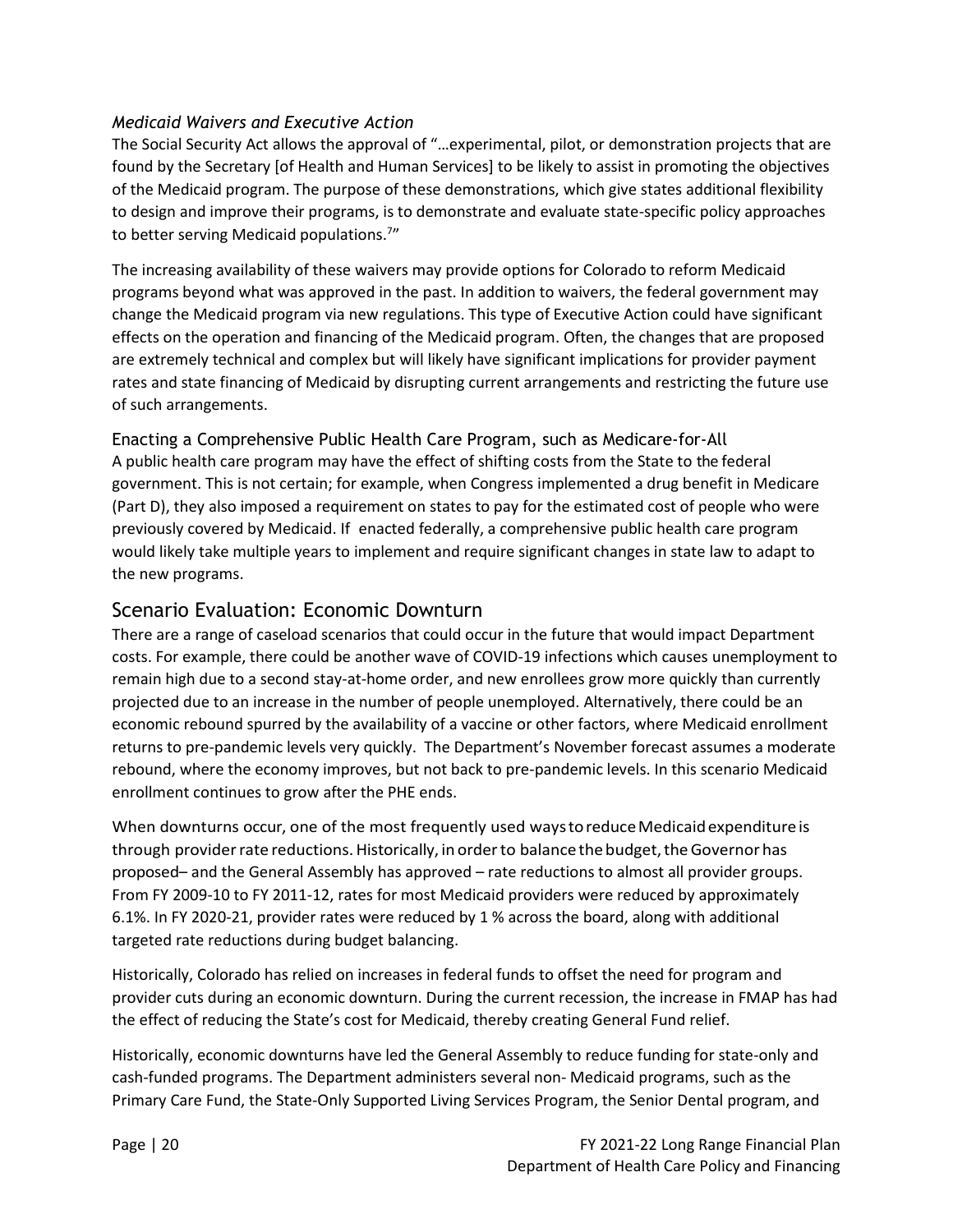the Old Age Pension Health and Medical program. In the past, the General Assembly has diverted money away from Department's State-only programs – and other programs around the state – to fund Medicaid programs.

#### Economic Downturns Spur Innovations

Although economic downturns create significant challenges for the State's entitlement programs, they also create opportunities to find efficiencies and spur innovation. The Department's strategy, starting from the beginning of the COVID-19 pandemic, was adjusted to recognize the emerging "new normal in healthcare,"<sup>12</sup> with a focus on sustaining and driving positive changes to the system. This includes policies that assure the right care is occurring at the right place, lowering pharmacy costs and hospital efficiency. For example, telemedicine visits have increased, and inappropriate emergency room visits have decreased as Coloradans avoid unnecessary interactions that increase the risk of COVID-19 transmission. By driving a new normal in health care, the Department can also leverage telemedicine services to reduce barriers to care like transportation, childcare, or inclement weather. Telemedicine can also be used to address traditional care access concerns for people with disabilities, older adults, or rural Coloradans, while also helping to overcome the stigma of accessing behavioral health care by enabling care from the privacy of one's own home. Additionally, the state, vendors and providers may experience benefits due to a broader work base due to employees working remotely which could provide efficiencies in the system.

## Scenario Evaluation: Department-specific Contingency

#### Changes in Colorado's Health Care Landscape

There are a variety of possible changes in Colorado's health care landscape that would impact the Department's ability to meet performance goals. The Department does not provide medical services; rather, it administers a network of public and private providers who render servicestomembers. Changesintheprovider landscape canhave adramatic effect on the Department's ability to improve the health of its members. Examples might include:

#### *Closure of a Rural Hospital*

COVID-19 has put additional pressure on Colorado's hospital system, especially its rural hospitals. In many areas of the state, there is only a single hospital within a reasonable travel distance. A hospital closure in a rural area could leave a large area of the State without access to hospital services. Some people may end up going without needed services, while the Department may end up paying more for transportation costs to bring people to other hospitals. Further, this may stretch the capacity of other nearby providers.

#### *Provider Shortages and Consolidation*

An ongoing concern is that there will not be enough providers available to provide services when members need them. There are already shortages of qualified providers in rural areas, particularly for skilled nursing services and home-and community-based services. The COVID-19 pandemic may exacerbate these shortages if providers are unable to remain in business due to changes in utilization, such as people forgoing care because they are afraid to receive in-person care.

<sup>12</sup> https://www.colorado.gov/pacific/sites/default/files/HCPF%202020-2021%20Performance%20Plan.pdf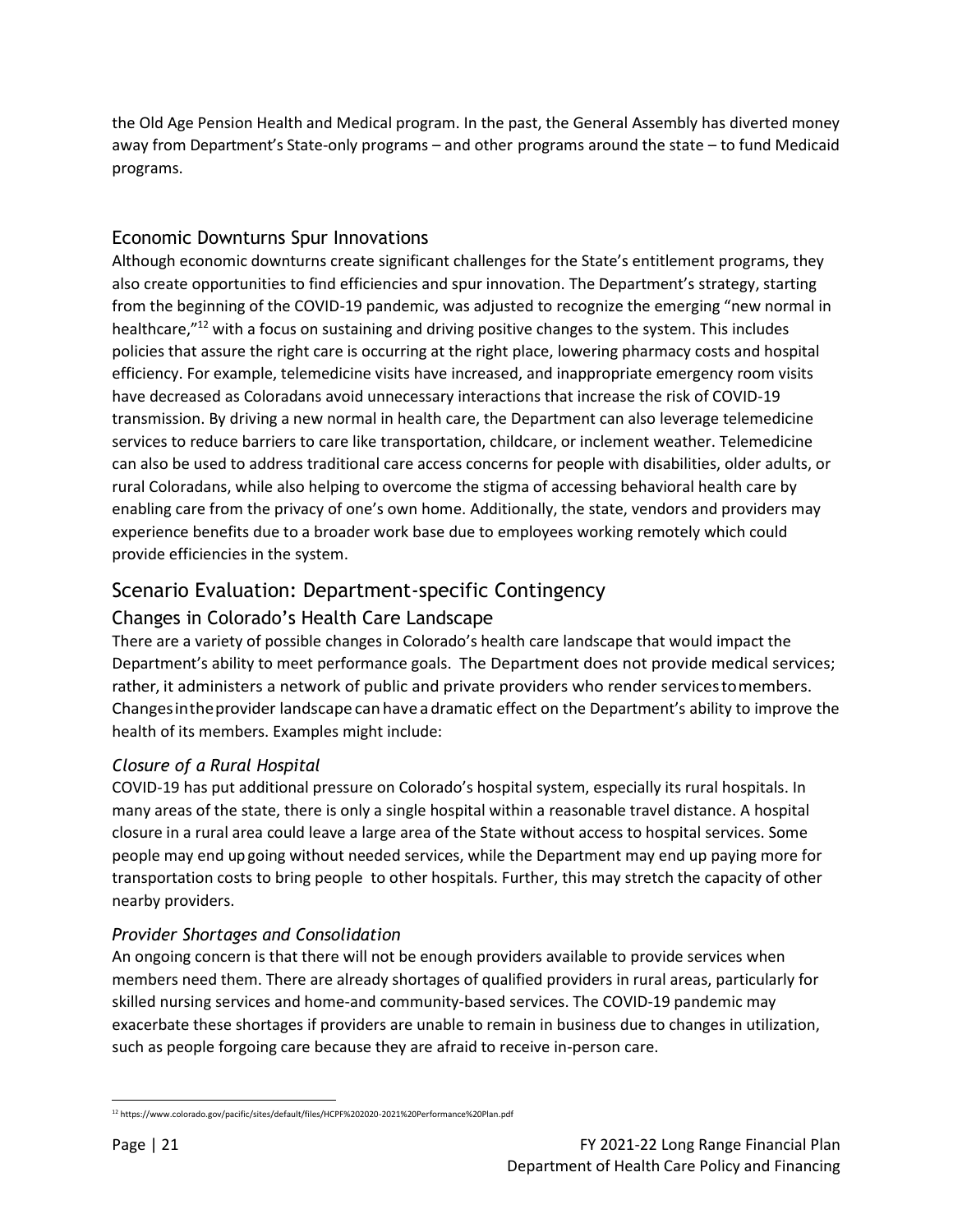#### Emerging Trends

In addition to the primary drivers of expected budget growth, such as the economic downturn, population growth, a rapidly aging population, and inflationary health care costs, there are several key trends that will continue to drive expenditure growth in the Department's programs. In all circumstances, the Department is exploring ways to control growing costs. Key examples of emerging trends include:

#### Impacts from COVID-19

There are many impacts from the COVID-19 pandemic that will continue to impact Department costs. During the stay-at home and safer at home orders, Coloradans have avoided health care utilization, including emergency services. While there is a reduction in unnecessary care, the avoidance has also led to forgone care for people with chronic conditions. This includes forgone routine care, such as missed screenings, and forgone emergency care, such as a person who has a cardiac arrest at home but does not seek treatment. This can lead to decreased health outcomes and increased future costs. Additionally, the long-term health impacts for those who have had COVID-19 are still being studied, and appear to include long-term respiratory, cardiac, neurological issues, and other physical and behavioral health impacts. Additionally, the cost of treating the virus and cost and administration of vaccines will continue to strain the state's budget for years to come. The impacts of these varied factors are difficult to project with precision.

#### Behavioral Health

Implementing the recommendations from the Behavioral Health Task Force (BHTF) will have impacts to the state budget. The task force has evaluated and set the roadmap to improve the current system. The Department has worked in tandem with the Department of Human Services on a series of budget requests focused on implementing the BHTF blueprint, and maximizing Medicaid funding, which requires state funds to draw down federal funds. The residential and inpatient substance use disorder (SUD) treatment benefit authorized in HB 18-1136 "Residential and Inpatient SUD Treatment" is also underway. Depending upon provider capacity and demand for services, costs may be higher or lower than forecasted, impacting the need for state appropriations. Additionally, if more crisis support is provided in the community, costs that were previously the responsibility of the criminal justice system may be covered by Medicaid. Additionally, medium-to-long term effects on behavioral health due to the pandemic may increase utilization and treatment costs.

Among youth, the state is working with the provider community to improve access to providers that specialize in child and youth substance use and mental health services. The state has seen an increase in the number of youth who need high-level and complex mental health and SUD services. In response, the Department has been working with the Office of Behavioral Health to expand and support provider networks that can best serve children and youth with complex needs, including residential and hospital step-down facilities. While the American Rescue Plan Fund can help build out the infrastructure for these facilities and high-intensity services, there is potential that this is an area that will need ongoing attention. The Department looks forward to working with the provider community and Medicaid families, and with advocates calling for solutions in this area. The Department recently approved significant rate increases for residential and non-hospital inpatient care for children and youth, based on the level of clinical and specialized care required to serve this population. Tracking the rates for these services will be important in coming years, if the need for high intensity services is sustained or grows.